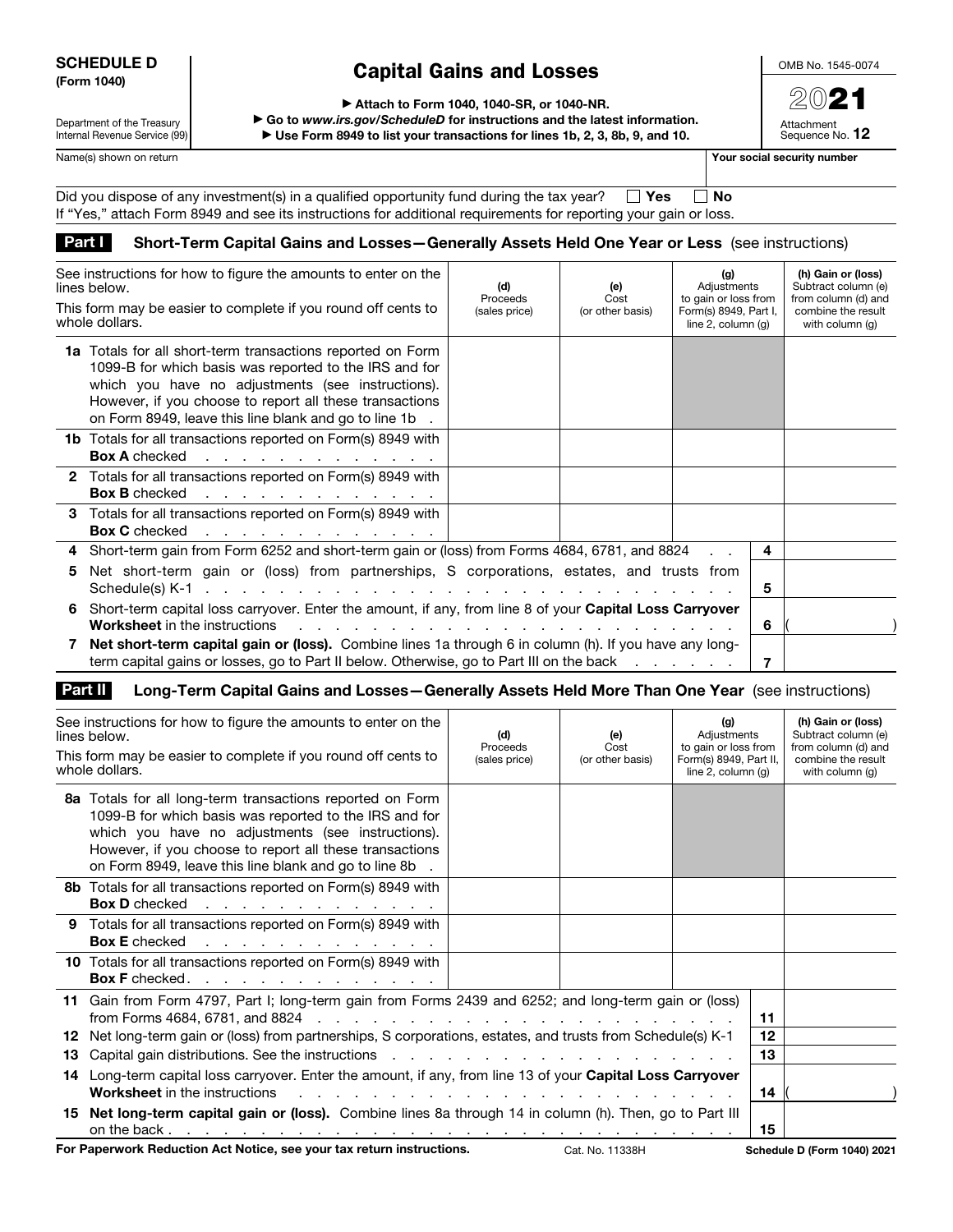| Part III | <b>Summary</b>                                                                                                                                                                                                                                            |    |
|----------|-----------------------------------------------------------------------------------------------------------------------------------------------------------------------------------------------------------------------------------------------------------|----|
| 16       | Combine lines 7 and 15 and enter the result                                                                                                                                                                                                               | 16 |
|          | • If line 16 is a gain, enter the amount from line 16 on Form 1040, 1040-SR, or 1040-NR, line 7.<br>Then, go to line 17 below.                                                                                                                            |    |
|          | If line 16 is a loss, skip lines 17 through 20 below. Then, go to line 21. Also be sure to complete<br>line 22.                                                                                                                                           |    |
|          | . If line 16 is zero, skip lines 17 through 21 below and enter -0- on Form 1040, 1040-SR, or<br>1040-NR, line 7. Then, go to line 22.                                                                                                                     |    |
| 17       | Are lines 15 and 16 both gains?<br>$\Box$ Yes. Go to line 18.                                                                                                                                                                                             |    |
|          | $\Box$ No. Skip lines 18 through 21, and go to line 22.                                                                                                                                                                                                   |    |
| 18       | If you are required to complete the 28% Rate Gain Worksheet (see instructions), enter the<br>amount, if any, from line 7 of that worksheet                                                                                                                | 18 |
| 19       | If you are required to complete the Unrecaptured Section 1250 Gain Worksheet (see<br>instructions), enter the amount, if any, from line 18 of that worksheet                                                                                              | 19 |
| 20       | Are lines 18 and 19 both zero or blank and are you not filing Form 4952?<br>$\Box$ Yes. Complete the Qualified Dividends and Capital Gain Tax Worksheet in the instructions<br>for Forms 1040 and 1040-SR, line 16. Don't complete lines 21 and 22 below. |    |
|          | No. Complete the Schedule D Tax Worksheet in the instructions. Don't complete lines 21<br>and 22 below.                                                                                                                                                   |    |
| 21       | If line 16 is a loss, enter here and on Form 1040, 1040-SR, or 1040-NR, line 7, the smaller of:                                                                                                                                                           |    |
|          | $\hat{A}$ , and $\hat{A}$ , and $\hat{A}$ , and $\hat{A}$ , and $\hat{A}$ , and $\hat{A}$ , and $\hat{A}$<br>• The loss on line 16; or<br>• (\$3,000), or if married filing separately, (\$1,500)                                                         | 21 |
|          | <b>Note:</b> When figuring which amount is smaller, treat both amounts as positive numbers.                                                                                                                                                               |    |
| 22       | Do you have qualified dividends on Form 1040, 1040-SR, or 1040-NR, line 3a?                                                                                                                                                                               |    |
|          | $\Box$ Yes. Complete the Qualified Dividends and Capital Gain Tax Worksheet in the instructions<br>for Forms 1040 and 1040-SR, line 16.                                                                                                                   |    |
|          | No. Complete the rest of Form 1040, 1040-SR, or 1040-NR.                                                                                                                                                                                                  |    |

Schedule D (Form 1040) 2021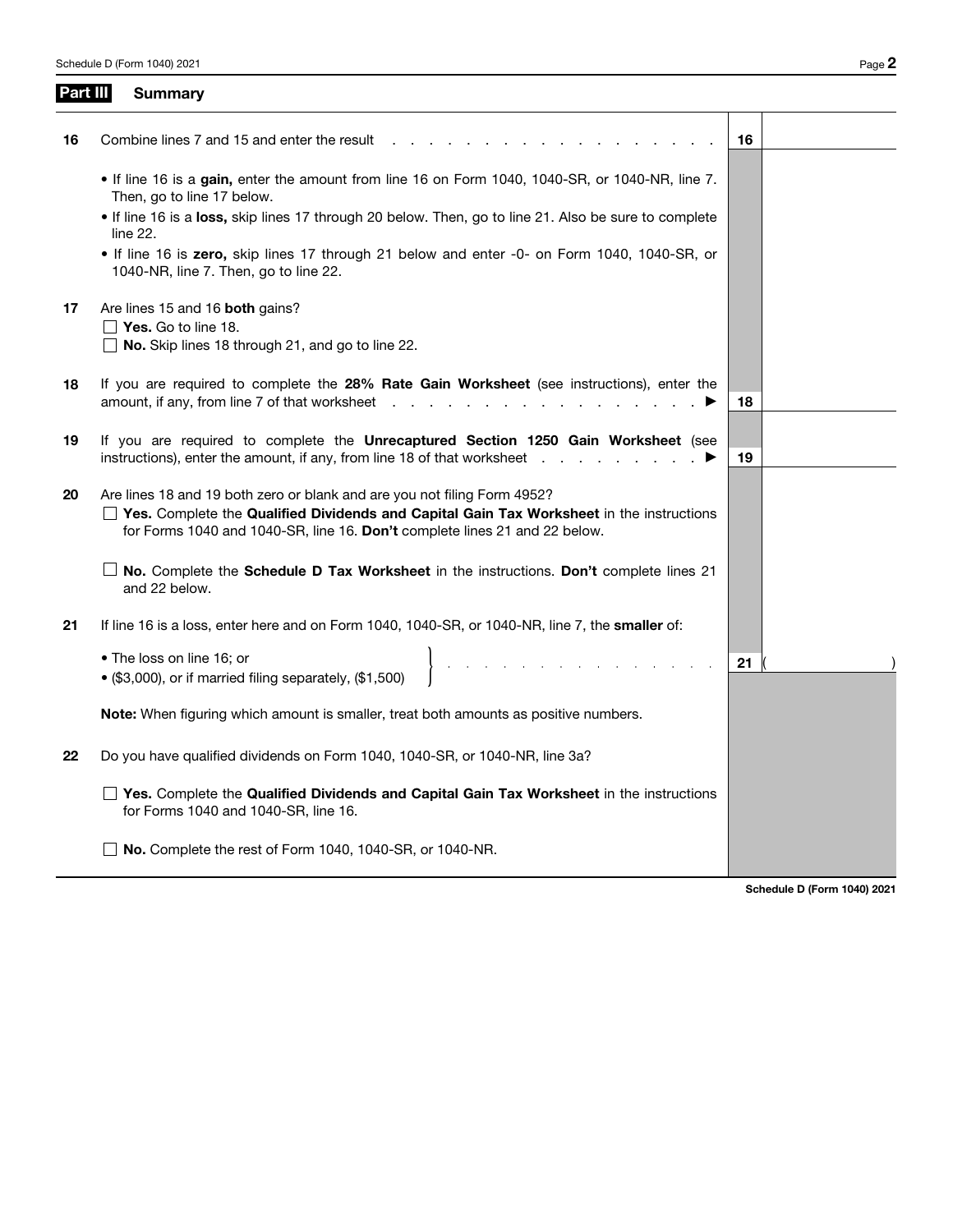

## **2021 Instructions for Schedule D**

## **Capital Gains and Losses**

Section references are to the Internal Revenue Code unless otherwise noted.

#### **Future Developments**

For the latest information about developments related to Schedule D and its instructions, such as legislation enacted after they were published, go to *[IRS.gov/](https://www.irs.gov/scheduled) [ScheduleD](https://www.irs.gov/scheduled)*.

#### **What's New**

**Rollover of gain from empowerment zone assets.** The election to roll over gain from the sale of empowerment zone assets doesn't apply to sales in tax years beginning after December 31, 2020.

### **General Instructions**

#### **Other Forms You May Have To File**

Use Form 461 to figure your excess business loss.

Use Form 8949 to report the sale or exchange of a capital asset (defined later) not reported on another form or schedule and to report the income deferral or exclusion of capital gains. See the Instructions for Form 8949. Complete all necessary pages of Form 8949 before you complete line 1b, 2, 3, 8b, 9, or 10 of Schedule D. See *Lines 1a and 8a*, later, for more information about when Form 8949 is needed and when it isn't.

These instructions explain how to complete Schedule D (Form 1040). Complete Form 8949 before you complete line 1b, 2, 3, 8b, 9, or 10 of Schedule D.

Use Schedule D:

- To figure the overall gain or loss from transactions reported on Form 8949;
- To report certain transactions you don't have to report on Form 8949;
- To report a gain from Form 2439 or 6252 or Part I of Form 4797;
- To report a gain or loss from Form 4684, 6781, or 8824;
- To report a gain or loss from a partnership, S corporation, estate, or trust;

• To report capital gain distributions not reported directly on Form 1040 or 1040-SR, line 7 (or effectively connected capital gain distributions not reported directly on Form 1040-NR, line 7); and

• To report a capital loss carryover from 2020 to 2021.

**Additional information.** See Pub. 544 and Pub. 550 for more details.

Use Form 4797 to report the following.

1. The sale or exchange of:

a. Real property used in your trade or business;

b. Depreciable and amortizable tangible property used in your trade or business (but see *Disposition of Depreciable Property Not Used in Trade or Business* in the Form 4797 instructions);

c. Oil, gas, geothermal, or other mineral property; and

d. Section 126 property.

2. The involuntary conversion (other than from casualty or theft) of property used in a trade or business and capital assets held more than 1 year for business or profit. But see *Disposition of Depreciable Property Not Used in Trade or Business* in the Form 4797 instructions.

3. The disposition of noncapital assets other than inventory or property held primarily for sale to customers in the ordinary course of your trade or business.

4. Ordinary loss on the sale, exchange, or worthlessness of small business investment company (section 1242) stock.

5. Ordinary loss on the sale, exchange, or worthlessness of small business (section 1244) stock.

6. Ordinary gain or loss on securities or commodities held in connection with your trading business, if you previously made a mark-to-market election. See *Traders in Securities*, later.

Use Form 4684 to report involuntary conversions of property due to casualty or theft.

Use Form 6781 to report gains and losses from section 1256 contracts and straddles.

Use Form 8824 to report like-kind exchanges. A like-kind exchange occurs when you exchange business or investment property for property of a like kind.

Use Form 8960 to figure any net investment income tax relating to gains and losses reported on Schedule D, including gains and losses from a securities trading activity.

Use Form 8997 to report each QOF investment you held at the beginning and end of the tax year and the deferred gains associated with each investment. Also, use Form 8997 to report any capital gains you are deferring by investing in a QOF during the tax year and any QOF investment you disposed of during the tax year.

#### **Capital Asset**

Most property you own and use for personal purposes or investment is a capital asset. For example, your house, furniture, car, stocks, and bonds are capital assets. A capital asset is any property owned by you except the following.

1. Stock in trade or other property included in inventory or held mainly for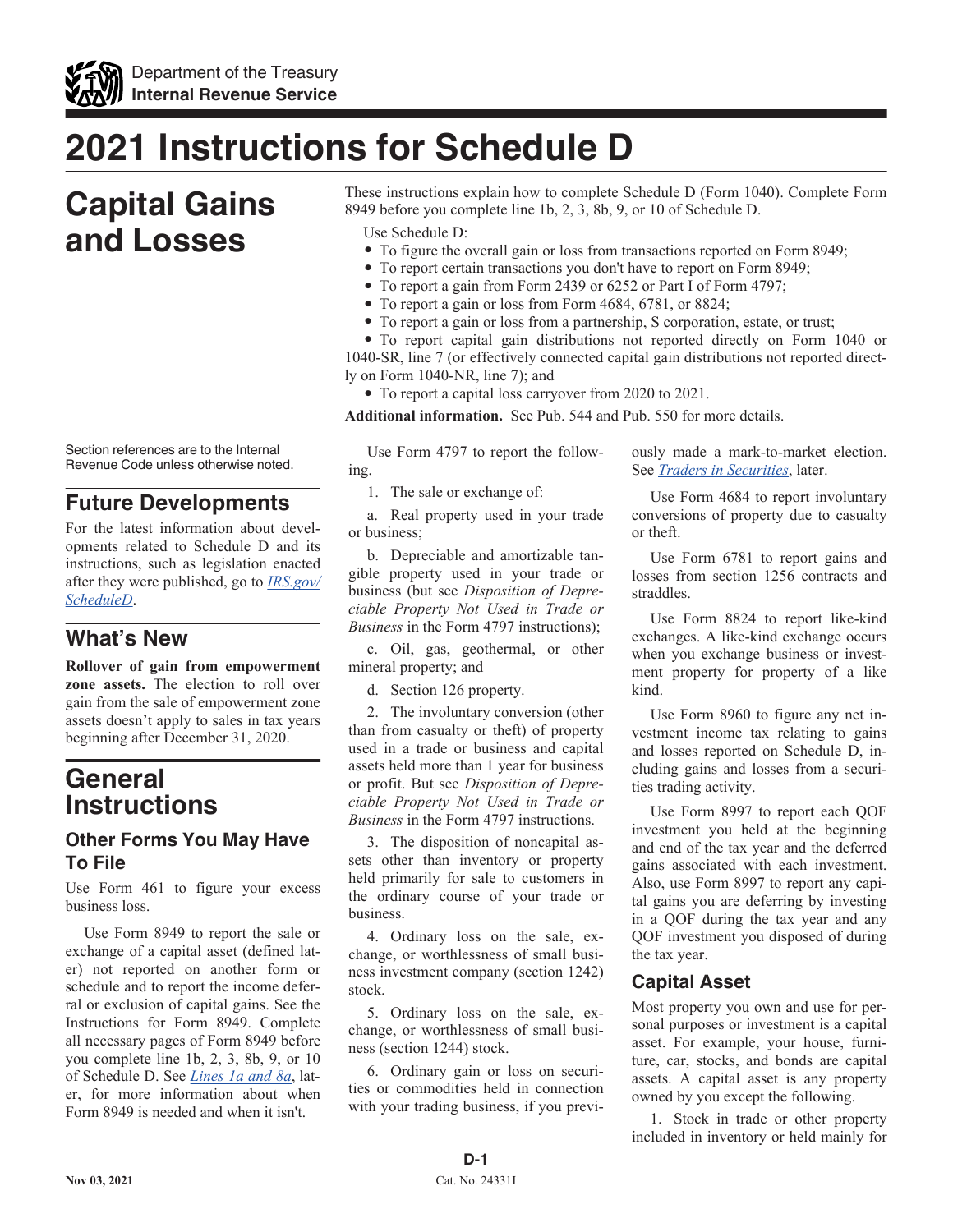sale to customers in the ordinary course of your trade or business. But see the *Tip* about certain musical compositions or copyrights, later.

2. Accounts or notes receivable:

a. For services rendered in the ordinary course of your trade or business,

b. For services rendered as an employee, or

c. From the sale of stock in trade or other property included in inventory or held mainly for sale to customers.

3. Depreciable property used in your trade or business, even if it is fully depreciated.

4. Real estate used in your trade or business.

5. A patent, invention, model, or design (whether or not patented); a secret formula or process; a copyright; a literary, musical, or artistic composition; a letter or memorandum; or similar property that is:

a. Created by your personal efforts;

b. Prepared or produced for you (in the case of a letter, memorandum, or similar property); or

c. Received under circumstances (such as by gift) that entitle you to the basis of the person who created the property or for whom the property was prepared or produced. See section  $1221(a)(3)$ .

But see the *Tip* about certain musical compositions or copyrights below.

6. A U.S. Government publication, including the Congressional Record, that you received:

a. From the U.S. Government (or any governmental agency) for an amount other than the normal sales price, or

b. Under circumstances (such as by gift) that entitle you to the basis of someone who received the publication for an amount other than the normal sales price.

7. Certain commodities derivative financial instruments held by a dealer and connected to the dealer's activities as a dealer. See section  $1221(a)(6)$  and  $(b)(1)$ .

8. Certain hedging transactions entered into in the normal course of your trade or business. See section  $1221(a)(7)$ and  $(b)(2)$ .

9. Supplies regularly used in your trade or business.



#### *You can elect to treat as capital assets certain musical compositions or copyrights you sold or exchanged. See Pub. 550 for details.*

#### **Basis and Recordkeeping**

Basis is the amount of your investment in property for tax purposes. The basis of property you buy is usually its cost. There are special rules for certain kinds of property, such as inherited property. You need to know your basis to figure any gain or loss on the sale or other disposition of the property. You must keep accurate records that show the basis and, if applicable, adjusted basis of your property. Your records should show the purchase price, including commissions; increases to basis, such as the cost of improvements; and decreases to basis, such as depreciation, nondividend distributions on stock, and stock splits.

If you received a Schedule A to Form 8971 from an executor of an estate or other person required to file an estate tax return, you may be required to report a basis consistent with the estate tax value of the property.

For more information on consistent basis reporting and basis generally, see *Column (e)—Cost or Other Basis* in the Instructions for Form 8949, and the following publications.

• Pub. 551, Basis of Assets.

• Pub. 550, Investment Income and Expenses.

#### **Short- or Long-Term Gain or Loss**

Report short-term gains or losses in Part I. Report long-term gains or losses in Part II. The holding period for short-term capital gains and losses is generally 1 year or less. The holding period for long-term capital gains and losses is generally more than 1 year. However, beginning in 2018, the long-term holding period for certain gains with respect to "applicable partnership interests" is more than 3 years. See Pub. 541 for more information.

For more information about holding periods, see the Instructions for Form 8949.

#### **Capital Gain Distributions**

These distributions are paid by a mutual fund (or other regulated investment company) or real estate investment trust from its net realized long-term capital gains. Distributions of net realized short-term capital gains aren't treated as capital gains. Instead, they are included on Form 1099-DIV as ordinary dividends.

Enter on Schedule D, line 13, the total capital gain distributions paid to you during the year, regardless of how long you held your investment. This amount is shown in box 2a of Form 1099-DIV.

If there is an amount in box 2b, include that amount on line 11 of the Unrecaptured Section 1250 Gain Worksheet in these instructions if you complete line 19 of Schedule D.

If there is an amount in box 2c, see *Exclusion of Gain on Qualified Small Business (QSB) Stock*, later.

If there is an amount in box 2d, include that amount on line 4 of the 28% Rate Gain Worksheet in these instructions if you complete line 18 of Schedule D.

If you received capital gain distributions as a nominee (that is, they were paid to you but actually belong to someone else), report on Schedule D, line 13, only the amount that belongs to you. Attach a statement showing the full amount you received and the amount you received as a nominee. See the Instructions for Schedule B to learn about the requirement for you to file Forms 1099-DIV and 1096.

#### **Sale of Your Home**

You may not need to report the sale or exchange of your main home. If you must report it, complete Form 8949 before Schedule D.

Report the sale or exchange of your main home on Form 8949 if:

• You can't exclude all of your gain from income, or

• You received a Form 1099-S for the sale or exchange.

Any gain you can't exclude is taxable. Generally, if you meet the following two tests, you can exclude up to \$250,000 of gain. If both you and your spouse meet these tests and you file a joint return, you can exclude up to \$500,000 of gain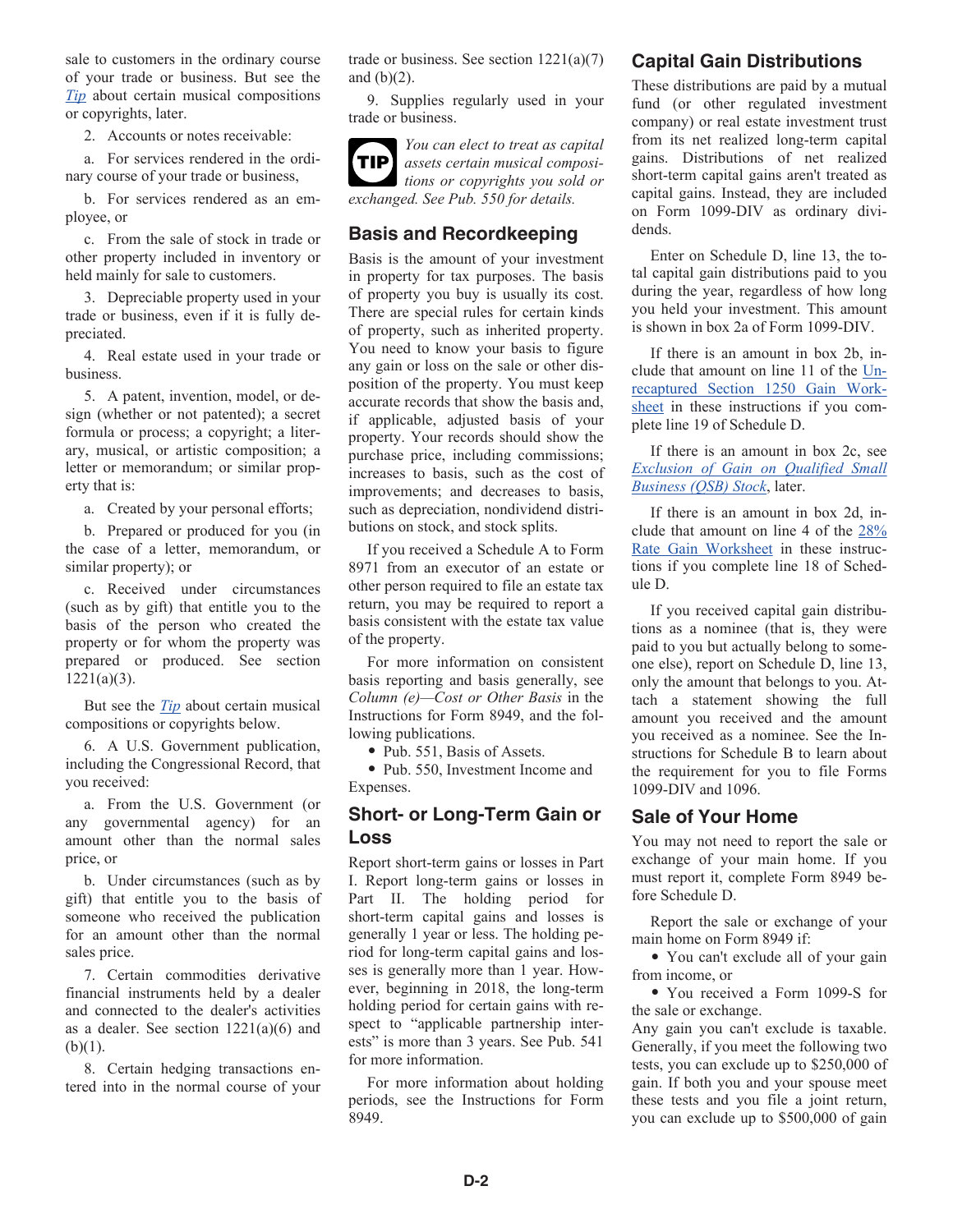(but only one spouse needs to meet the ownership requirement in *Test 1*).

**Test 1.** During the 5-year period ending on the date you sold or exchanged your home, you owned it for 2 years or more (the ownership requirement) and lived in it as your main home for 2 years or more (the use requirement).

**Test 2.** You haven't excluded gain on the sale or exchange of another main home during the 2-year period ending on the date of the sale or exchange of your home.

**Reduced exclusion.** Even if you don't meet one or both of the above two tests, you still can claim an exclusion if you sold or exchanged the home because of a change in place of employment, health, or certain unforeseen circumstances. In this case, the maximum amount of gain you can exclude is reduced. For more information, see Pub. 523.

**Sale of home by surviving spouse.** If your spouse died before the sale or exchange, you can still exclude up to \$500,000 of gain if:

• The sale or exchange is no later than 2 years after your spouse's death;

• Just before your spouse's death, both spouses met the use requirement of *Test 1*, at least one spouse met the ownership requirement of *Test 1*, and both spouses met *Test 2*; and

• You didn't remarry before the sale or exchange.

**Exceptions to Test 1.** You can choose to have the 5-year test period for ownership and use in *Test 1* suspended during any period you or your spouse serve outside the United States as a Peace Corps volunteer or serve on qualified official extended duty as a member of the uniformed services or Foreign Service of the United States, as an employee of the intelligence community, or outside the United States as an employee of the Peace Corps. This means you may be able to meet *Test 1* even if, because of your service, you didn't actually use the home as your main home for at least the required 2 years during the 5-year period ending on the date of sale. The 5-year period can't be extended for more than 10 years.

*Example.* Tamara buys a house in Virginia in 2009 that she uses as her main home for 3 years. For 8 years, from 2012 through 2020, Tamara serves on qualified official extended duty as a member of the uniformed services in Kuwait. In 2021, Tamara sells the house. Tamara didn't use the house as her main home for at least 2 of the 5 years before the sale. To meet *Test 1*, Tamara elects to suspend the 5-year test period during her 8-year period of uniformed service in Kuwait. Because that 8-year period won't be counted in determining if she used the house as her main home for 2 of the 5 years before the sale, she meets the ownership and use requirements of *Test 1*.

*Qualified extended duty.* You are on qualified extended duty if:

• You are called or ordered to active duty for an indefinite period for a period of more than 90 days; and

• You are serving at a duty station at least 50 miles from your main home, or you are living in government quarters under government orders.

**Sale of home acquired in a like-kind exchange.** You can't exclude any gain if:

• You acquired your home in a like-kind exchange in which all or part of the gain wasn't recognized, and

• You sold or exchanged the home during the 5-year period beginning on the date you acquired it.

**How to report the sale of your main home.** If you have to report the sale or exchange, report it on Form 8949. If the gain or loss is short term, report it in Part I of Form 8949 with box C checked. If the gain or loss is long term, report it in Part II of Form 8949 with box F checked.

If you had a gain and can exclude part or all of it, enter "H" in column (f) of Form 8949. Enter the exclusion as a negative number (in parentheses) in column (g) of Form 8949. See the instructions for Form 8949, columns  $(f)$ ,  $(g)$ , and (h). Complete all columns.

If you had a loss but have to report the sale or exchange because you got a Form 1099-S, see *Nondeductible Losses*, later, for instructions about how to report it.

**More information.** See Pub. 523 for additional details, including how to figure and report any taxable gain if:

• You (or your spouse if married) used any part of the home for business or rental purposes after May 6, 1997, or

• There was a period of time after 2008 when the home wasn't your main home.

#### **Partnership Interests**

A sale or other disposition of an interest in a partnership may result in ordinary income, collectibles gain (28% rate gain), or unrecaptured section 1250 gain. For details on 28% rate gain, see the instructions for line 18. For details on unrecaptured section 1250 gain, see the instructions for line 19.

#### **Capital Assets Held for Personal Use**

Generally, gain from the sale or exchange of a capital asset held for personal use is a capital gain. Report it on Form 8949 with box C checked (if the transaction is short term) or box F checked (if the transaction is long term). However, if you converted depreciable property to personal use, all or part of the gain on the sale or exchange of that property may have to be recaptured as ordinary income. Use Part III of Form 4797 to figure the amount of ordinary income recapture. The recapture amount is included on line 31 (and line 13) of Form 4797. Don't enter any gain from this property on line 32 of Form 4797. If you aren't completing Part III for any other properties, enter "N/A" on line 32. If the total gain is more than the recapture amount, enter "From Form 4797" in column (a) of Part I of Form 8949 (if the transaction is short term) or Part II of Form 8949 (if the transaction is long term), and skip columns (b) and (c). In column (d) of Form 8949, enter the excess of the total gain over the recapture amount. Leave columns (e) through (g) blank. Complete column (h). Be sure to check box C at the top of Part I or box F at the top of Part II of this Form 8949 (depending on how long you held the asset).

Loss from the sale or exchange of a capital asset held for personal use isn't deductible. But if you had a loss from the sale or exchange of real estate held for personal use for which you received a Form 1099-S, you must report the transaction on Form 8949 even though the loss isn't deductible.

*Example.* You have a loss on the sale of a vacation home that isn't your main home and you received a Form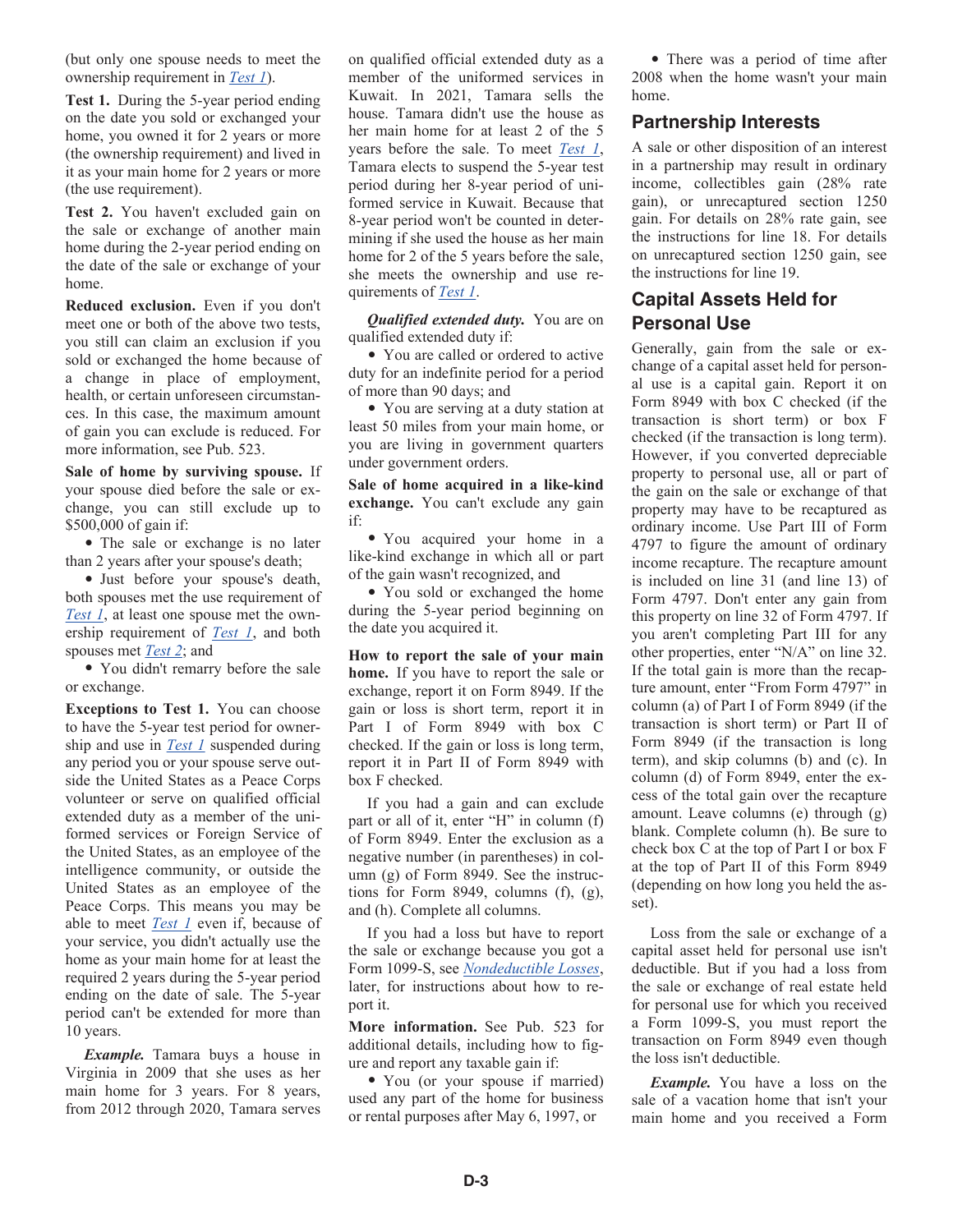1099-S for the transaction. Report the transaction in Part I or Part II of Form 8949, depending on how long you owned the home. Complete all columns. Because the loss isn't deductible, enter "L" in column (f). Enter the difference between column (d) and column (e) as a positive amount in column (g). Then complete column (h). (For example, if you entered \$5,000 in column (d) and \$6,000 in column (e), enter \$1,000 in column (g). Then enter  $-0$ - (\$5,000  $$6,000 + $1,000$  in column (h). Be sure to check box C at the top of Part I or box F at the top of Part II of this Form 8949 (depending on how long you owned the home).)

#### **Capital Losses**

You can deduct capital losses up to the amount of your capital gains plus \$3,000 (\$1,500 if married filing separately). You may be able to use capital losses that exceed this limit in future years. For details, see the instructions for line 21. Be sure to report all of your capital gains and losses even if you can't use all of your losses in 2021.

#### **Nondeductible Losses**

Don't deduct a loss from a sale or exchange between certain related parties. This includes a direct or indirect sale or exchange of property between any of the following.

• Members of a family.

• A corporation and an individual who directly (or indirectly) owns more than 50% of the corporation's stock (unless the loss is from a distribution in complete liquidation of a corporation).

• A grantor and a fiduciary of a trust.

• A fiduciary and a beneficiary of the same trust.

• A fiduciary of a trust and a fiduciary (or beneficiary) of another trust if both trusts were created by the same grantor.

• An executor of an estate and a beneficiary of that estate, unless the sale or exchange was to satisfy a pecuniary bequest (that is, a bequest of a sum of money).

• An individual and a tax-exempt organization controlled directly (or indirectly) by the individual or the individual's family.

See Pub. 544 for more details on sales and exchanges between related parties.

Report a transaction that results in a nondeductible loss in Part I or Part II of Form 8949 (depending on how long you held the property). Unless you received a Form 1099-B for the sale or exchange, check box C at the top of Part I or box F at the top of Part II of this Form 8949 (depending on how long you owned the property). Complete all columns. Because the loss isn't deductible, enter "L" in column (f). Enter the amount of the nondeductible loss as a positive number in column (g). Complete column (h). See the instructions for Form 8949, columns  $(f)$ ,  $(g)$ , and  $(h)$ .

*Example 1.* You sold land you held as an investment for 5 years to your brother for \$10,000. Your basis was \$15,000. On Part II of Form 8949, check box F at the top. Enter \$10,000 on Form 8949, Part II, column (d). Enter \$15,000 in column (e). Because the loss isn't deductible, enter "L" in column (f) and \$5,000 (the difference between \$10,000 and \$15,000) in column (g). In column (h), enter -0- (\$10,000 − \$15,000 + \$5,000). If this is your only transaction on this Form 8949, enter \$10,000 on Schedule D, line 10, column (d). Enter \$15,000 in column (e) and \$5,000 in column (g). In column (h), enter -0-  $($10,000 - $15,000 + $5,000).$ 

*Example 2.* You received a Form 1099-B showing proceeds (sales price) of \$1,000 and basis of \$5,000. Box 7 on Form 1099-B is checked, indicating that your loss of \$4,000 (\$1,000 − \$5,000) isn't allowed. On the top of Form 8949, check box A or box B in Part I or box D or box E in Part II (whichever applies). Enter \$1,000 in column (d) and \$5,000 in column (e). Because the loss isn't deductible, enter "L" in column (f) and \$4,000 (the difference between \$1,000) and \$5,000) in column (g). In column (h), enter -0- (\$1,000 − \$5,000 + \$4,000).

**At-risk rules.** If you disposed of (a) an asset used in an activity to which the at-risk rules apply, or (b) any part of your interest in an activity to which the at-risk rules apply, and you have amounts in the activity for which you aren't at risk, see the Instructions for Form 6198.

**Passive activity rules.** If the loss is allowable under the at-risk rules, it may be subject to the passive activity rules. See Form 8582 and its instructions for details on reporting capital gains and losses from a passive activity.

#### **Items for Special Treatment**

• Transactions by a securities dealer. See section 475 and Rev. Rul. 97-39, which begins on page 4 of Internal Revenue Bulletin 1997-39 at *[IRS.gov/pub/](https://www.irs.gov/pub/irs-irbs/irb97-39.pdf) [irs-irbs/irb97-39.pdf](https://www.irs.gov/pub/irs-irbs/irb97-39.pdf)*.

• Bonds and other debt instruments. See Pub. 550.

• Certain real estate subdivided for sale that may be considered a capital asset. See section 1237.

• Gain on the sale of depreciable property to a more-than-50%-owned entity or to a trust of which you are a beneficiary. See Pub. 544.

• Gain on the disposition of stock in domestic international sales corporations. See section 995(c).

• Gain on the sale or exchange of stock in certain foreign corporations. See section 1248.

• Transfer of property to a partnership that would be treated as an investment company if it were incorporated. See Pub. 541.

• Sales of stock received under a qualified public utility dividend reinvestment plan. See Pub. 550.

• Transfer of appreciated property to a political organization. See section 84.

• Transfer of property by a U.S. person to a foreign estate or trust. See section 684.

• If you give up your U.S. citizenship, you may be treated as having sold all your property for its fair market value on the day before you gave up your citizenship. This also applies to long-term U.S. residents who cease to be lawful permanent residents. For details, exceptions, and rules for reporting these deemed sales, see Pub. 519 and Form 8854.

• In general, no gain or loss is recognized on the transfer of property from an individual to a spouse or a former spouse if the transfer is incident to a divorce. See Pub. 504.

• Amounts received on the retirement of a debt instrument are generally treated as received in exchange for the debt instrument. See Pub. 550.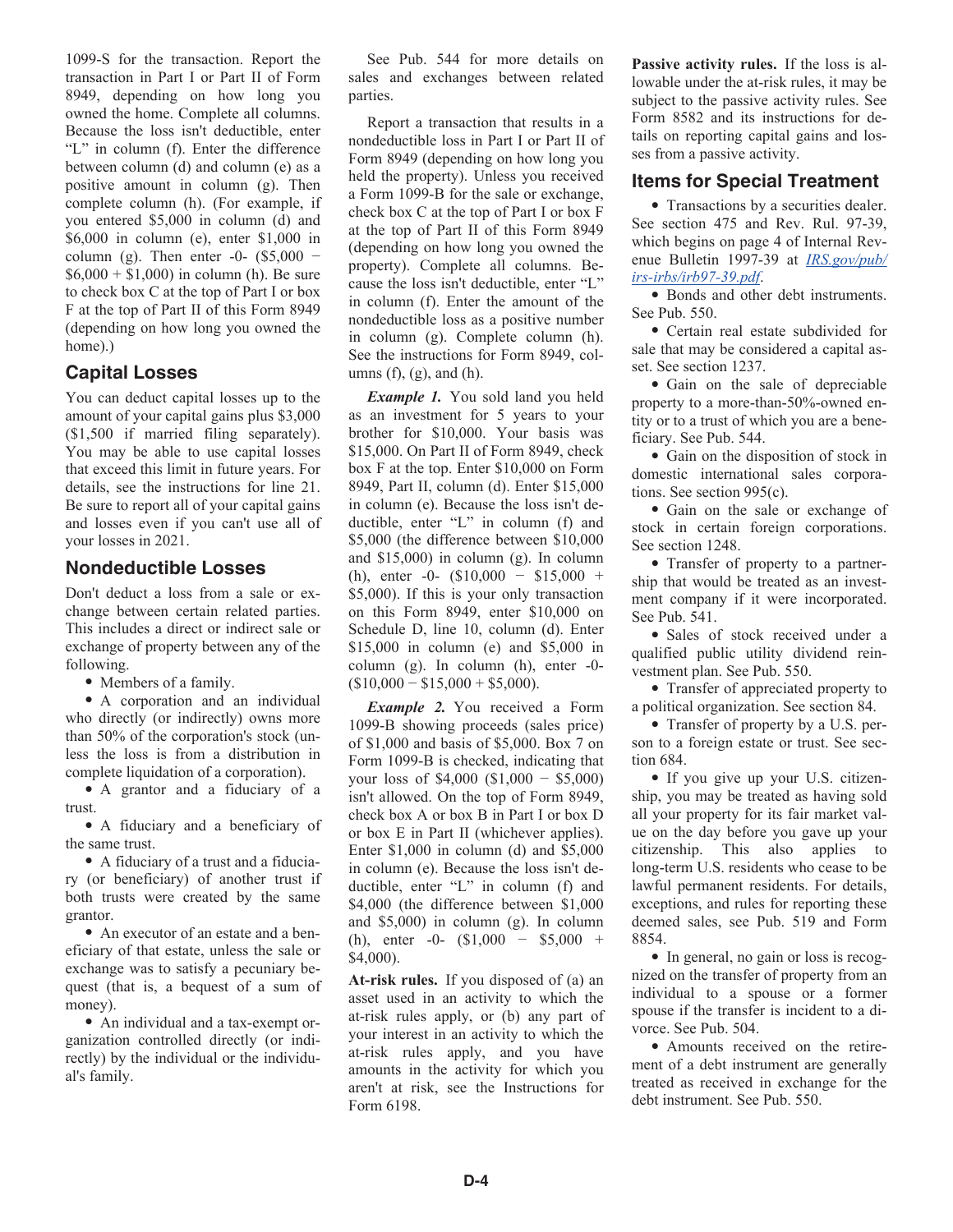• Any loss on the disposition of converted wetland or highly erodible cropland that is first used for farming after March 1, 1986, is reported as a long-term capital loss on Form 8949, but any gain is reported as ordinary income on Form 4797.

• If qualified dividends that you reported on Form 1040, 1040-SR, or 1040-NR, line 3a, include extraordinary dividends, any loss on the sale or exchange of the stock is a long-term capital loss to the extent of the extraordinary dividends. An extraordinary dividend is a dividend that equals or exceeds 10% (5% in the case of preferred stock) of your basis in the stock.

• Amounts received by shareholders in corporate liquidations. See Pub. 550.

• Cash received in lieu of fractional shares of stock as a result of a stock split or stock dividend. See Pub. 550.

• Load charges to acquire stock in a regulated investment company (including a mutual fund), which may not be taken into account in determining gain or loss on certain dispositions of the stock if reinvestment rights were exercised. See Pub. 550.

• The sale or exchange of S corporation stock or an interest in a partnership or trust held for more than 1 year, which may result in collectibles gain (28% rate gain). See the instructions for line 18.

• Gain or loss on the disposition of securities futures contracts. See Pub. 550.

• Gain on the constructive sale of certain appreciated financial positions. See Pub. 550.

• Certain constructive ownership transactions. Gain in excess of the gain you would have recognized if you had held a financial asset directly during the term of a derivative contract must be treated as ordinary income. See section 1260. If any portion of the constructive ownership transaction was open in any prior year, you may have to pay interest. See section 1260(b) for details, including how to figure the interest. Include the interest as an additional tax on Schedule 2 (Form 1040), line 8. Check box c and in the space next to that box, enter "Section 1260(b) interest" and the amount of the interest. This interest isn't deductible.

• Gain or loss from the disposition of stock or other securities in an investment club. See Pub. 550.

• Certain virtual currencies, such as Bitcoin. See the Instructions for Forms 1040 and 1040-SR and *[IRS.gov/](https://irs.gov/virtualcurrencyfaqs) [VirtualCurrencyFAQs](https://irs.gov/virtualcurrencyfaqs)*.

• If you are deferring eligible gain by investing in a QOF, report the gain on the form on which you normally report the gain and report the deferral on Form 8949. See *How To Report an Election to Defer Tax on Eligible Gain Invested in a QOF* in the Form 8949 instructions.

#### **Market Discount Bonds**

In general, a capital gain from the disposition of a market discount bond is treated as interest income to the extent of accrued market discount as of the date of disposition. See sections 1276 through 1278 and Pub. 550 for more information on market discount. See the Instructions for Form 8949 for detailed information about how to report the disposition of a market discount bond.

#### **Contingent Payment Debt Instruments**

Any gain recognized on the sale, exchange, or retirement of a taxable contingent payment debt instrument subject to the noncontingent bond method is treated as interest income rather than as capital gain, even if you hold the debt instrument as a capital asset. If you sell a taxable contingent payment debt instrument subject to the noncontingent bond method at a loss, your loss is an ordinary loss to the extent of your prior original issue discount (OID) inclusions on the debt instrument. If the debt instrument is a capital asset, treat any loss that is more than your prior OID inclusions as a capital loss. See Regulations section 1.1275-4(b) for exceptions to these rules.

If you received a Form 1099-B (or substitute statement) reporting the sale of a taxable contingent payment debt instrument subject to the noncontingent bond method and the Ordinary box in box 2 is checked, an adjustment may be required. Report the transaction on Form 8949 and complete the form's Worksheet for Contingent Payment Debt Instrument Adjustment in Column (g) to figure the adjustment to enter in column (g) of Form 8949.

See Pub. 550 or Pub. 1212 for more details on any special rules or adjustments that might apply.

#### **Wash Sales**

A wash sale occurs when you sell or otherwise dispose of stock or securities (including a contract or option to acquire or sell stock or securities) at a loss and, within 30 days before or after the sale or disposition, you:

1. Buy substantially identical stock or securities,

2. Acquire substantially identical stock or securities in a fully taxable trade,

3. Enter into a contract or option to acquire substantially identical stock or securities, or

4. Acquire substantially identical stock or securities for your individual retirement arrangement (IRA) or Roth IRA.

You can't deduct losses from wash sales unless the loss was incurred in the ordinary course of your business as a dealer in stock or securities. The basis of the substantially identical property (or contract or option to acquire such property) is its cost increased by the disallowed loss (except in the case of (4) earlier).

These wash sale rules don't apply to a redemption of shares in a floating-NAV (net asset value) money market fund.

If you received a Form 1099-B (or substitute statement), box 1g of that form will generally show whether there was any nondeductible wash sale loss and its amount if:

• The stock or securities sold were covered securities (defined in the instructions for Form 8949, column (e), and

• The substantially identical stock or securities you bought had the same CU-SIP number as the stock or securities you sold and were bought in the same account as the stock or securities you sold. (CUSIP numbers are security identification numbers.)

However, you can't deduct a loss from a wash sale even if it isn't reported on Form 1099-B (or substitute statement). For more details on wash sales, see Pub. 550.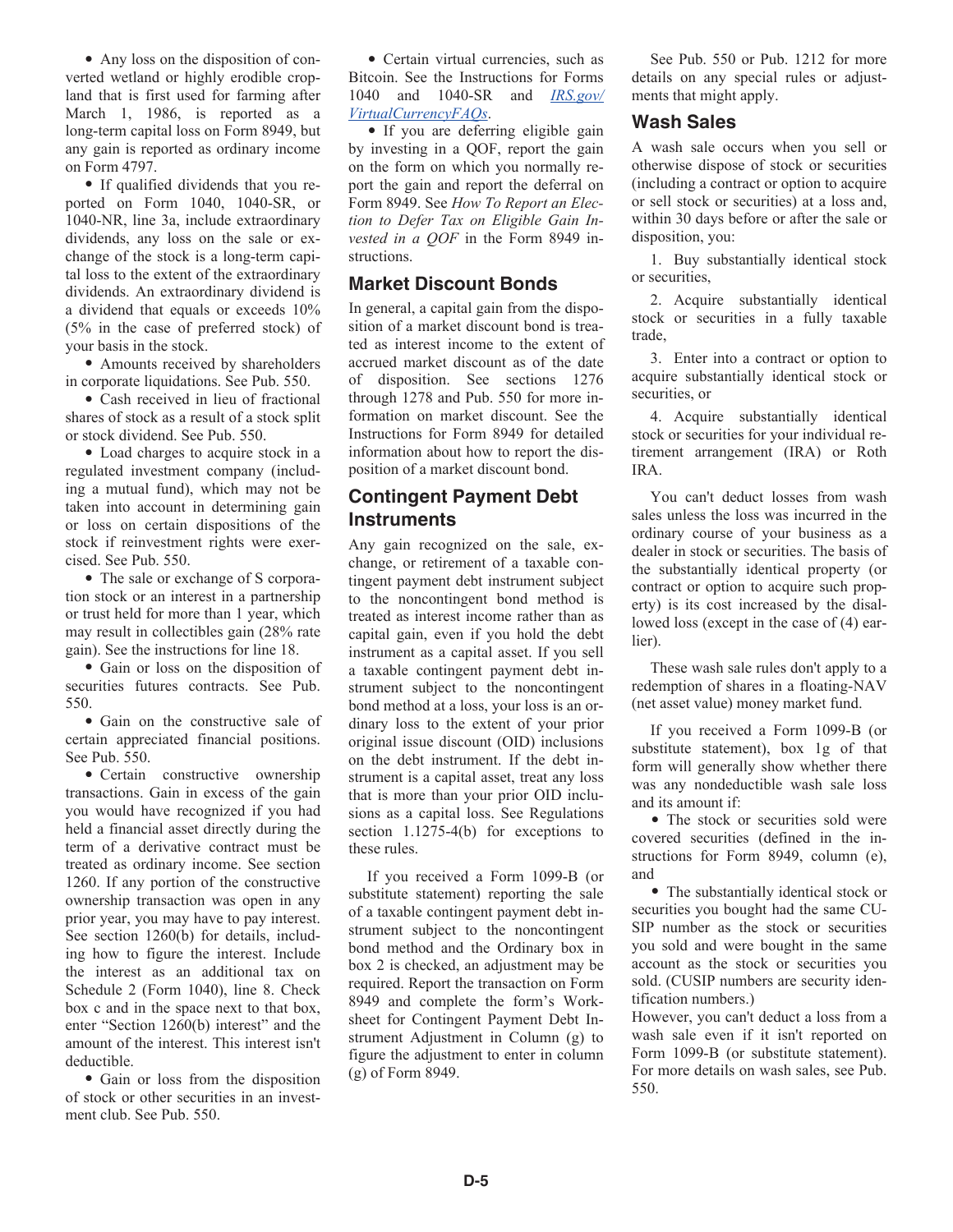Report a wash sale transaction in Part I or Part II (depending on how long you owned the stock or securities) of Form 8949 with the appropriate box checked. Complete all columns. Enter "W" in column (f). Enter as a positive number in column (g) the amount of the loss not allowed. See the instructions for Form 8949, columns (f), (g), and (h).

#### **Traders in Securities**

You are a trader in securities if you are engaged in the business of buying and selling securities for your own account. To be engaged in business as a trader in securities, all of the following statements must be true.

• You must seek to profit from daily market movements in the prices of securities and not from dividends, interest, or capital appreciation.

• Your activity must be substantial.

• You must carry on the activity with continuity and regularity.

The following facts and circumstances should be considered in determining if your activity is a business.

• Typical holding periods for securities bought and sold.

• The frequency and dollar amount of your trades during the year.

• The extent to which you pursue the activity to produce income for a livelihood.

• The amount of time you devote to the activity.

You are considered an investor, and not a trader, if your activity doesn't meet the above definition of a business. It doesn't matter whether you call yourself a trader or a "day trader."

Like an investor, a trader must generally report each sale of securities (taking into account commissions and any other costs of acquiring or disposing of the securities) on Form 8949 unless one of the exceptions described in the Instructions for Form 8949 applies. However, if a trader previously made the mark-to-market election (explained below), each transaction is reported in Part II of Form 4797 instead of on Form 8949. Regardless of whether a trader reports his or her gains and losses on Form 8949 or Form 4797, the gain or loss from the disposition of securities isn't taken into account when figuring net earnings from self-employment on Schedule SE. See the Instructions for Schedule SE for an

exception that applies to section 1256 contracts.

The limitation on investment interest expense that applies to investors doesn't apply to interest paid or incurred in a trading business. A trader reports interest expense and other expenses (excluding commissions and other costs of acquiring or disposing of securities) from a trading business on Schedule C (instead of Schedule A).

A trader may also hold securities for investment. The rules for investors will generally apply to those securities. Allocate interest and other expenses between your trading business and your investment securities.

#### **Mark-to-Market Election for Traders**

A trader may make an election under section 475(f) to report all gains and losses from securities held in connection with a trading business as ordinary income (or loss), including those from securities held at the end of the year. Securities held at the end of the year are "marked-to-market" by treating them as if they were sold for fair market value on the last business day of the year. Generally, the election must be made by the due date (not including extensions) of the tax return for the year prior to the year for which the election becomes effective. To be effective for 2021, the election must have been made by the due date of your 2020 return (not counting extensions).

Starting with the year the election becomes effective, a trader reports all gains and losses from securities held in connection with the trading business, including securities held at the end of the year, in Part II of Form 4797. If you previously made the election, see the Instructions for Form 4797. For details on making the mark-to-market election for 2021, see Pub. 550 or Rev. Proc. 99-17, which starts on the bottom of page 52 of Internal Revenue Bulletin 1999-7 at *[IRS.gov/pub/irs-irbs/irb99-07.pdf](https://www.irs.gov/pub/irs-irbs/irb99-07.pdf)*.

If you hold securities for investment, you must identify them as such in your records on the day you acquired them (for example, by holding the securities in a separate brokerage account). Securities that you hold for investment aren't marked-to-market.

#### **Short Sales**

A short sale is a contract to sell property you borrowed for delivery to a buyer. At a later date, you either buy substantially identical property and deliver it to the lender or deliver property that you held but didn't want to transfer at the time of the sale.

*Example.* You think the value of XYZ stock will drop. You borrow 10 shares from your broker and sell them for \$100. This is a short sale. You later buy 10 shares for \$80 and deliver them to your broker to close the short sale. Your gain is \$20 (\$100 − \$80).

**Holding period.** Usually, your holding period is the amount of time you actually held the property eventually delivered to the broker or lender to close the short sale. However, your gain when closing a short sale is short term if you (a) held substantially identical property for 1 year or less on the date of the short sale, or (b) acquired property substantially identical to the property sold short after the short sale but on or before the date you close the short sale. If you held substantially identical property for more than 1 year on the date of a short sale, any loss realized on the short sale is a long-term capital loss, even if the property used to close the short sale was held 1 year or less.

**Reporting a short sale.** Report any short sale on Form 8949 in the year it closes.

If a short sale closed in 2021 but you didn't get a 2021 Form 1099-B (or substitute statement) for it because you entered into it before 2011, report it on Form 8949 in Part I with box C checked or Part II with box F checked (whichever applies). In column (a), enter (for example) "100 sh. XYZ Co.—2010 short sale closed." Fill in the other columns according to their instructions. Report the short sale the same way if you received a 2021 Form 1099-B (or substitute statement) that doesn't show proceeds (sales price).

#### **Gain or Loss From Options**

Report on Form 8949 gain or loss from the closing or expiration of an option that isn't a section 1256 contract but is a capital asset in your hands. If an option you purchased expired, enter the expiration date in column (c) and enter "EX-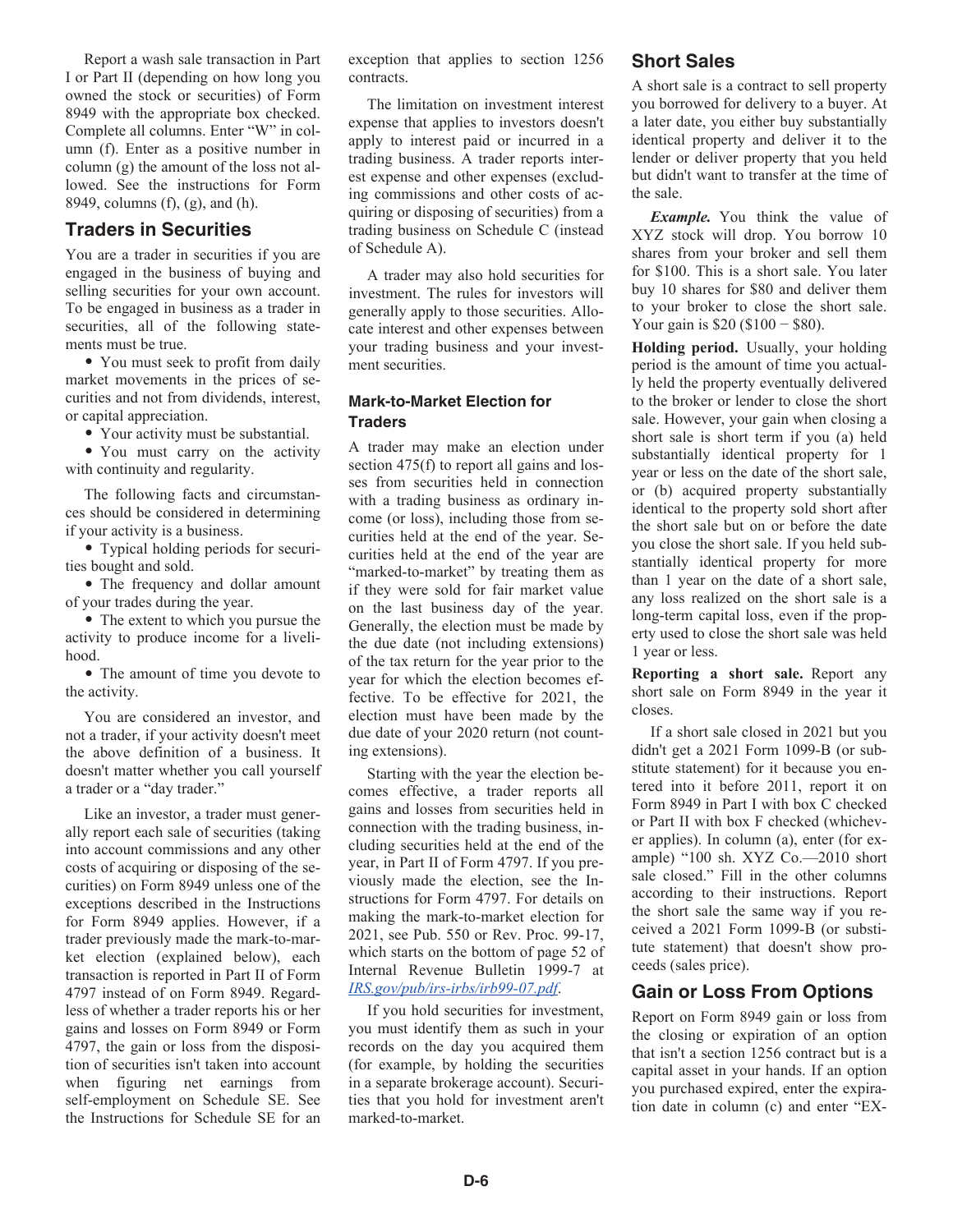PIRED" in column (d). If an option that was granted (written) expired, enter the expiration date in column (b) and enter "EXPIRED" in column (e). Fill in the other columns according to their instructions. See Pub. 550 for details.

If a call option you sold after 2013 was exercised, the option premium you received will be reflected in the proceeds shown in box 1d of the Form 1099-B (or substitute statement) you received. If you sold the call option before 2014, the option premium you received may not be reflected on Form 1099-B. If it isn't, enter the premium as a positive number in column (g) of Form 8949. Enter "E" in column (f).

*Example.* For \$10 in 2013, you sold Joe an option to buy one share of XYZ stock for \$80. Joe later exercised the option. The Form 1099-B you get shows the proceeds to be \$80. Enter \$80 in column (d) of Form 8949. Enter "E" in column (f) and \$10 in column (g). Complete the other columns according to the instructions.

#### **NAV Method for Money Market Funds**

If you have a capital gain or loss determined under the net asset value (NAV) method with respect to shares in an NAV money market fund, report the capital gain or loss on Form 8949, Part I, with box C checked. Enter the name of each fund followed by "(NAV)" in column (a). Enter the net gain or loss in column (h). Leave all other columns blank. See the Instructions for Form 8949.

#### **Undistributed Capital Gains**

Include on Schedule D, line 11, the amount from box 1a of Form 2439. This represents your share of the undistributed long-term capital gains of the regulated investment company (including a mutual fund) or real estate investment trust.

If there is an amount in box 1b of Form 2439, include that amount on line 11 of the Unrecaptured Section 1250 Gain Worksheet if you complete line 19 of Schedule D.

If there is an amount in box 1c of Form 2439, see *Exclusion of Gain on Qualified Small Business (QSB) Stock*, later.

If there is an amount in box 1d of Form 2439, include that amount on line 4 of the 28% Rate Gain Worksheet if you complete line 18 of Schedule D.

Include on Schedule 3 (Form 1040), line 13a, the tax paid as shown in box 2 of Form 2439. Add to the basis of your stock the excess of the amount included in income over the amount of the credit for the tax paid. See Pub. 550 for details.

#### **Installment Sales**

If you sold property (other than publicly traded stocks or securities) at a gain and you will receive a payment in a tax year after the year of sale, you must generally report the sale on the installment method unless you elect not to. Use Form 6252 to report the sale on the installment method. Also, use Form 6252 to report any payment received in 2021 from a sale made in an earlier year that you reported on the installment method.

To elect out of the installment method, report the full amount of the gain on Form 8949 on a timely filed return (including extensions) for the year of the sale. If your original return was filed on time, you can make the election on an amended return filed no later than 6 months after the due date of your return (excluding extensions). Write "Filed pursuant to section 301.9100-2" at the top of the amended return.

#### **Demutualization of Life Insurance Companies**

Demutualization of a life insurance company occurs when a mutual life insurance company changes to a stock company. If you were a policyholder or annuitant of the mutual company, you may have received either stock in the stock company or cash in exchange for your equity interest in the mutual company.

If the demutualization transaction qualifies as a tax-free reorganization, no gain or loss is recognized on the exchange of your equity interest in the mutual company for stock. The company can advise you if the transaction is a tax-free reorganization. Your holding period for the new stock includes the period you held an equity interest in the mutual company. If you received cash in exchange for your equity interest, you must recognize any capital gain. If you held the equity interest for more than 1 year, report the gain as a long-term capital gain in Part II of Form 8949. If you held the equity interest for 1 year or less, report the gain as a short-term capital gain in Part I of Form 8949. Be sure the appropriate box is checked at the top of Form 8949.

If the demutualization transaction doesn't qualify as a tax-free reorganization, you must recognize a capital gain or loss. If you held the equity interest for more than 1 year, report the gain or loss as a long-term capital gain or loss in Part II of Form 8949. If you held the equity interest for 1 year or less, report the gain or loss as a short-term capital gain or loss in Part I of Form 8949. Be sure the appropriate box is checked at the top of Form 8949. Your holding period for the new stock begins on the day after you received the stock.

#### **Small Business (Section 1244) Stock**

Report an ordinary loss from the sale, exchange, or worthlessness of small business (section 1244) stock on Form 4797. However, if the total loss is more than the maximum amount that can be treated as an ordinary loss for the year (\$50,000 or, on a joint return, \$100,000), also report the transaction on Form 8949 as follows.

1. In column (a), enter "Capital portion of section 1244 stock loss."

2. Complete columns (b) and (c) as you normally would.

3. In column (d), enter the entire sales price of the stock sold.

4. In column (e), enter the entire basis of the stock sold.

5. Enter "S" in column (f). See the instructions for Form 8949, columns (f), (g), and (h).

6. In column (g), enter the loss you claimed on Form 4797 for this transaction. Enter it as a positive number.

7. Complete column (h) according to its instructions.

Report the transaction in Part I or Part II of Form 8949 (depending on how long you held the stock) with the appropriate box checked.

*Example.* You sold section 1244 stock for \$1,000. Your basis was \$60,000. You had held the stock for 3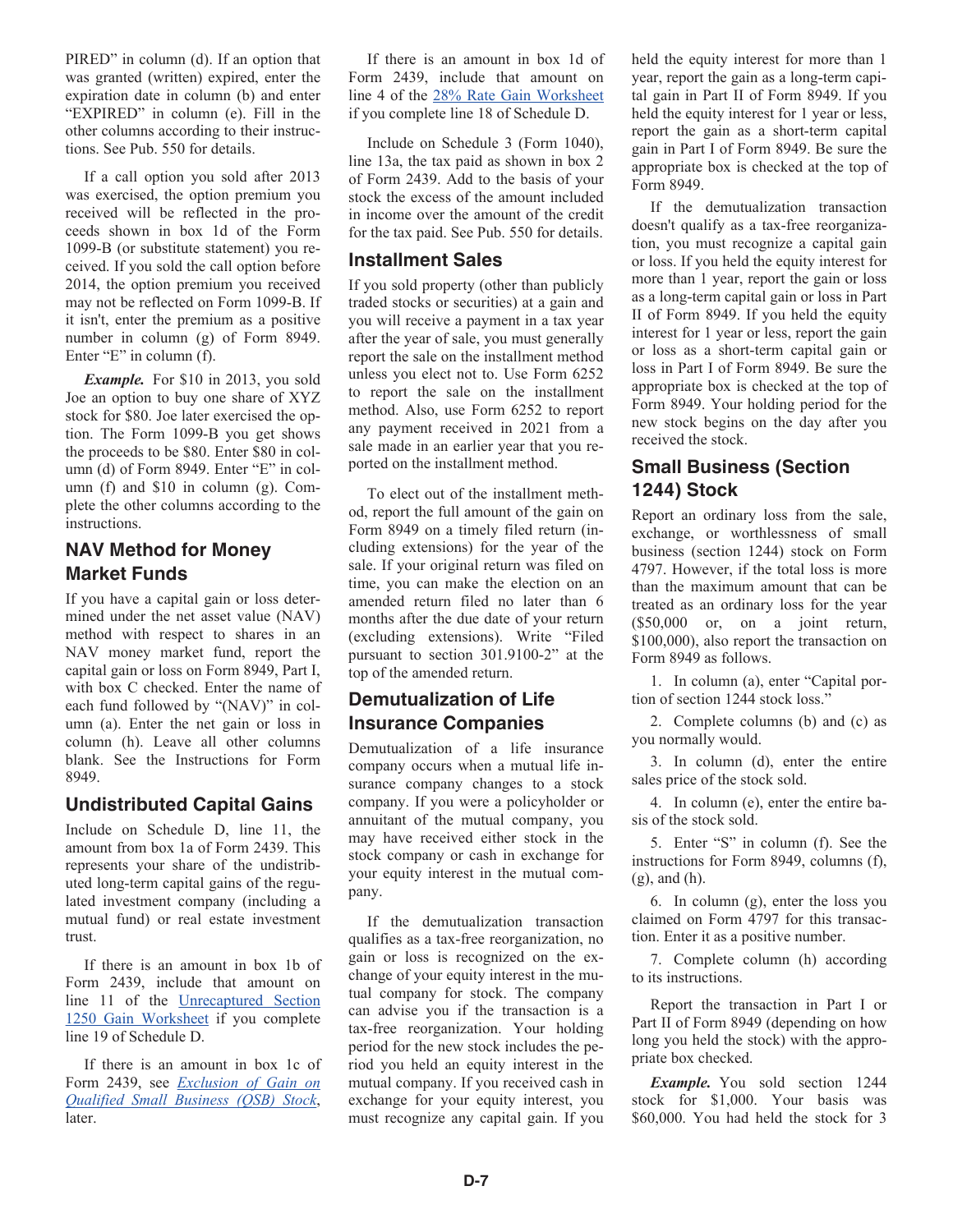years. You can claim \$50,000 of your loss as an ordinary loss on Form 4797. To claim the rest of the loss on Form 8949, check the appropriate box at the top. Enter \$1,000 on Form 8949, Part II, column (d). Enter \$60,000 in column (e). Enter "S" in column (f) and \$50,000 (the ordinary loss claimed on Form 4797) in column (g). In column (h), enter (\$9,000) (\$1,000 − \$60,000 + \$50,000). Put it in parentheses to show it is a negative amount.

#### **Exclusion of Gain on Qualified Small Business (QSB) Stock**

Section 1202 allows you to exclude a portion of the eligible gain on the sale or exchange of QSB stock. The section 1202 exclusion applies only to QSB stock held for more than 5 years. If you acquired the QSB stock on or before February 17, 2009, you can exclude up to 50% of the qualified gain. However, you can exclude up to 60% of the qualified gain on certain empowerment zone business stock for gain attributable to periods on or before December 31, 2018. The 60% exclusion doesn't apply to gain attributable to periods after December 31, 2018. See *Empowerment Zone Business Stock*, later.

If you acquired the QSB stock after February 17, 2009, and before September 28, 2010, you can exclude up to 75% of the qualified gain.

If you acquired the QSB stock after September 27, 2010, you can exclude up to 100% of the qualified gain.

To be QSB stock, the stock must meet all of the following tests.

1. It must be stock in a C corporation (that is, not S corporation stock).

2. It must have been originally issued after August 10, 1993.

3. As of the date the stock was issued, the corporation was a domestic C corporation with total gross assets of \$50 million or less (a) at all times after August 9, 1993, and before the stock was issued, and (b) immediately after the stock was issued. Gross assets include those of any predecessor of the corporation. All corporations that are members of the same parent-subsidiary controlled group are treated as one corporation.

4. You must have acquired the stock at its original issue (either directly or through an underwriter), either in exchange for money or other property (other than stock) or as pay for services (other than as an underwriter) to the corporation. In certain cases, you may meet this test if you acquired the stock from another person who met the test (such as by gift or inheritance) or through a conversion or exchange of QSB stock you held.

5. During substantially all the time you held the stock:

a. The corporation was a C corporation;

b. At least 80% of the value of the corporation's assets were used in the active conduct of one or more qualified businesses (defined next); and

c. The corporation wasn't a foreign corporation, DISC, former DISC, regulated investment company, real estate investment trust, REMIC, FASIT, cooperative, or a corporation that has made (or that has a subsidiary that has made) a section 936 election.

*met test 5b.* **TIP**

*SSBIC. A specialized small business investment company (SSBIC) is treated as having* 

**Definition of qualified business.** A qualified business is any business that isn't one of the following.

• A business involving services performed in the fields of health, law, engineering, architecture, accounting, actuarial science, performing arts, consulting, athletics, financial services, or brokerage services.

• A business whose principal asset is the reputation or skill of one or more employees.

• A banking, insurance, financing, leasing, investing, or similar business.

• A farming business (including the raising or harvesting of trees).

• A business involving the production of products for which percentage depletion can be claimed.

• A business of operating a hotel, motel, restaurant, or similar business.

For more details about limits and additional requirements that may apply, see Pub. 550 or section 1202.

**Acquisition date of stock acquired after February 17, 2009.** When you are determining whether your exclusion is limited to 50%, 75%, or 100% of the gain from QSB stock, your acquisition date is considered to be the first day you held the stock (determined after applying the holding period rules in section 1223).

#### **Empowerment Zone Business Stock**

You can generally exclude up to 60% of your gain from the sale or exchange of QSB stock held for more than 5 years if you meet the following additional requirements.

1. The stock you sold or exchanged was stock in a corporation that qualified as an empowerment zone business during substantially all of the time you held the stock.

2. You acquired the stock after December 21, 2000, and before February 18, 2009.

3. The gain from the sale or exchange of the stock is attributable to periods on or before December 31, 2018.

Requirement 1 will still be met if the corporation ceased to qualify after the 5-year period that began on the date you acquired the stock. However, the gain that qualifies for the 60% exclusion can't be more than the gain you would have had if you had sold the stock on the date the corporation ceased to qualify.

**Stock acquired after February 17, 2009.** You can exclude up to 75% of your gain if you acquired the stock after February 17, 2009, and before September 28, 2010.

You can exclude up to 100% of your gain if you acquired the stock after September 27, 2010.

**More information.** For more information about empowerment zone businesses, see section 1397C.

#### **Pass-Through Entities**

If you held an interest in a pass-through entity (a partnership, S corporation, common trust fund, or mutual fund or other regulated investment company) that sold QSB stock, to qualify for the exclusion you must have held the interest on the date the pass-through entity acquired the QSB stock and at all times thereafter until the stock was sold.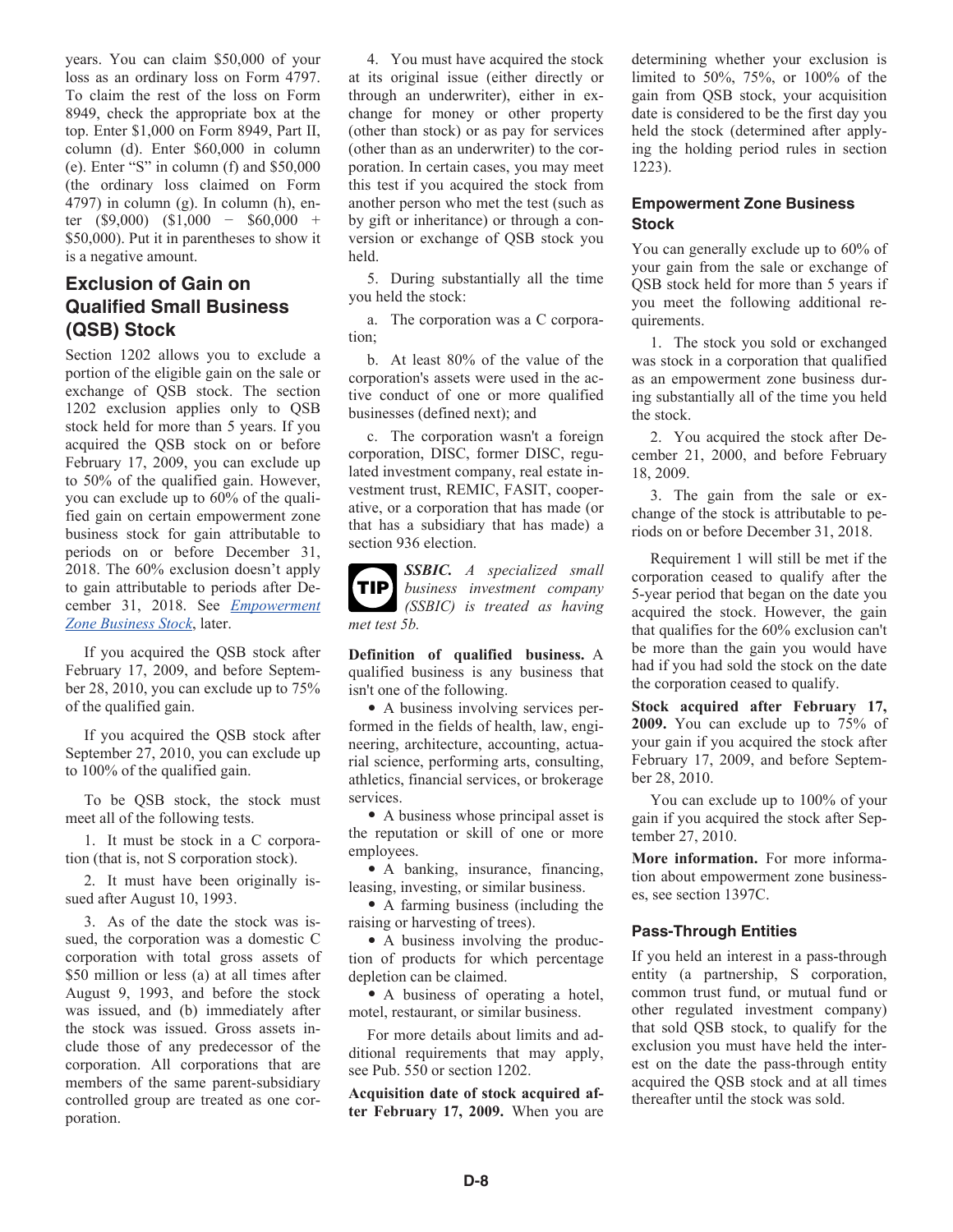#### **How To Report**

Report the sale or exchange of the QSB stock on Form 8949, Part II, with the appropriate box checked, as you would if you weren't taking the exclusion. Then enter "Q" in column (f) and enter the amount of the excluded gain as a negative number in column (g). Put it in parentheses to show it is negative. See the instructions for Form 8949, columns (f), (g), and (h). Complete all remaining columns. If you are completing line 18 of Schedule D, enter as a positive number the amount of your allowable exclusion on line 2 of the 28% Rate Gain Worksheet; if you excluded 60% of the gain, enter 2/3 of the exclusion; if you excluded 75% of the gain, enter 1/3 of the exclusion; if you excluded 100% of the gain, don't enter an amount.

**Gain from Form 1099-DIV.** If you received a Form 1099-DIV with a gain in box 2c, part or all of that gain (which is also included in box 2a) may be eligible for the section 1202 exclusion. Report the total gain (box 2a) on Schedule D, line 13. In column (a) of Form 8949, Part II, enter the name of the corporation whose stock was sold. In column (f), enter "Q," and in column (g), enter the amount of the excluded gain as a negative number. See the instructions for Form 8949, columns  $(f)$ ,  $(g)$ , and  $(h)$ . If you are completing line 18 of Schedule D, enter as a positive number the amount of your allowable exclusion on line 2 of the 28% Rate Gain Worksheet; if you excluded 60% of the gain, enter  $2/3$  of the exclusion; if you excluded 75% of the gain, enter  $\frac{1}{3}$  of the exclusion; if you excluded 100% of the gain, don't enter an amount.

**Gain from Form 2439.** If you received a Form 2439 with a gain in box 1c, part or all of that gain (which is also included in box 1a) may be eligible for the section 1202 exclusion. Report the total gain (box 1a) on Schedule D, line 11. In column (a) of Form 8949, Part II, enter the name of the corporation whose stock was sold. In column (f), enter "Q," and in column (g), enter the amount of the excluded gain as a negative number. See the instructions for Form 8949, columns (f), (g), and (h). If you are completing line 18 of Schedule D, enter as a positive number the amount of your allowable exclusion on line 2 of the 28% Rate Gain Worksheet; if you excluded 60% of the gain, enter  $2/3$  of the exclusion; if you excluded 75% of the gain, enter  $\frac{1}{3}$ of the exclusion; if you excluded 100% of the gain, don't enter an amount.

**Gain from an installment sale of QSB stock.** If all payments aren't received in the year of sale, a sale of QSB stock that isn't traded on an established securities market is generally treated as an installment sale and is reported on Form 6252. Report the long-term gain from Form 6252 on Schedule D, line 11. Figure the allowable section 1202 exclusion for the year by multiplying the total amount of the exclusion by a fraction, the numerator of which is the amount of eligible gain to be recognized for the tax year and the denominator of which is the total amount of eligible gain. In column (a) of Form 8949, Part II, enter the name of the corporation whose stock was sold. In column (f), enter "Q," and in column (g), enter the amount of the allowable exclusion for the year as a negative number. See the instructions for Form 8949, columns  $(f)$ ,  $(g)$ , and  $(h)$ . If you are completing line 18 of Schedule D, enter as a positive number the amount of your allowable exclusion for the year on line 2 of the 28% Rate Gain Worksheet; if you excluded 60% of the gain, enter  $\frac{2}{3}$  of the allowable exclusion for the year; if you excluded 75% of the gain, enter 1/3 of the allowable exclusion for the year; if you excluded 100% of the gain, don't enter an amount.

**Alternative minimum tax.** If you qualify for the  $50\%$ ,  $60\%$ , or  $75\%$  exclusion. enter 7% of your allowable exclusion for the year on line 13 of Form 6251. If you qualify for the 100% exclusion, leave line 13 of Form 6251 blank.

#### **Rollover of Gain From QSB Stock**

If you sold QSB stock (defined earlier) that you held for more than 6 months, you can elect to postpone gain if you buy other QSB stock during the 60-day period that began on the date of the sale. A pass-through entity can also make the election to postpone gain. The benefit of the postponed gain applies to your share of the entity's postponed gain if you held an interest in the entity for the entire period the entity held the QSB stock. If a pass-through entity sold QSB stock held for more than 6 months and you held an interest in the entity for the entire period the entity held the stock, you can also elect to postpone gain if you, rather than the pass-through entity, buy the replacement QSB stock within the 60-day period. If you were a partner in a partnership that sold or bought QSB stock, see box 11 of the Schedule K-1 (Form 1065) sent to you by the partnership and Regulations section 1.1045-1.

You must recognize gain to the extent the sale proceeds are more than the cost of the replacement stock. Reduce the basis of the replacement stock by any postponed gain.

You must make the election no later than the due date (including extensions) for filing your tax return for the tax year in which the QSB stock was sold. If your original return was filed on time, you can make the election on an amended return filed no later than 6 months after the due date of your return (excluding extensions). Write "Filed pursuant to section 301.9100-2" at the top of the amended return.

To make the election, report the sale in Part I or Part II (depending on how long you, or the pass-through entity, if applicable, owned the stock) of Form 8949 as you would if you weren't making the election. Then enter "R" in column (f). Enter the amount of the postponed gain as a negative number in column (g). Put it in parentheses to show it is negative. See the instructions for Form 8949, columns  $(f)$ ,  $(g)$ , and  $(h)$ . Complete all remaining columns.

#### **Exclusion of Gain From DC Zone Assets**

If you sold or exchanged a District of Columbia Enterprise Zone (DC Zone) asset that you acquired after 1997 and before 2012 and held for more than 5 years, you may be able to exclude the amount of qualified capital gain that you would otherwise include in income. The exclusion applies to an interest in, or property of, certain businesses operating in the District of Columbia.

**DC Zone asset.** A DC Zone asset is any of the following.

- DC Zone business stock.
- DC Zone partnership interest.
- DC Zone business property.

**Qualified capital gain.** Qualified capital gain is any gain recognized on the sale or exchange of a DC Zone asset that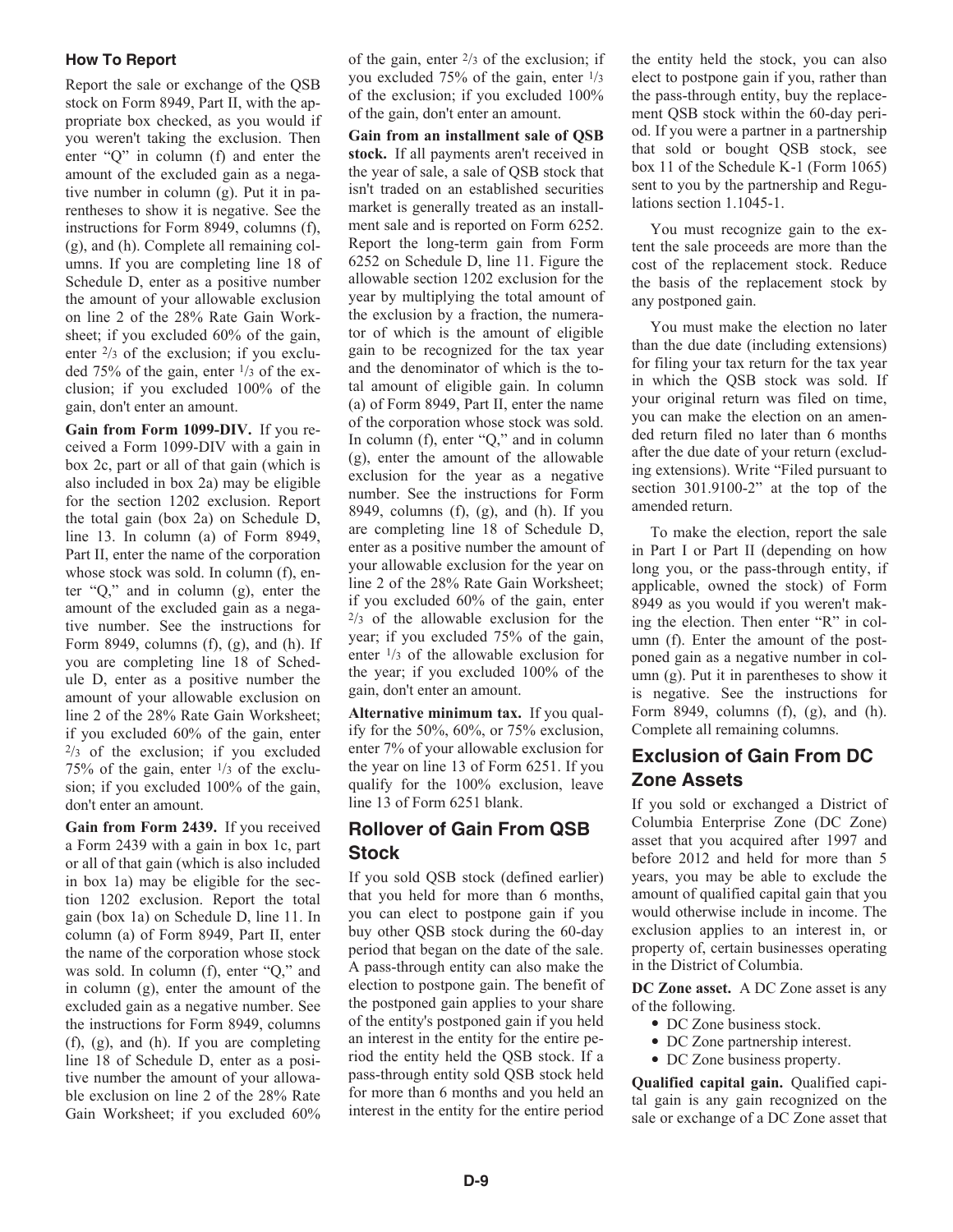is a capital asset or property used in a trade or business. It doesn't include any of the following gains.

• Gain attributable to periods after December 31, 2016.

• Gain treated as ordinary income under section 1245.

• Section 1250 gain figured as if section 1250 applied to all depreciation rather than the additional depreciation.

• Gain attributable to real property, or an intangible asset, that isn't an integral part of a DC Zone business.

• Gain from a related-party transaction. See *Sales and Exchanges Between Related Persons* in chapter 2 of Pub. 544.

**How to report.** Report the sale or exchange of DC Zone business stock or a DC Zone partnership interest on Form 8949, Part II, as you would if you weren't taking the exclusion. Then enter "X" in column (f). Enter the amount of the exclusion as a negative number in column (g). Put it in parentheses to show it is negative. See the instructions for Form 8949, columns (f), (g), and (h). Complete all remaining columns.

Report the sale or exchange of DC Zone business property on Form 4797. See the Form 4797 instructions for details.

#### **Exclusion of Gain From Qualified Community Assets**

If you sold or exchanged a qualified community asset that you acquired after 2001 and before 2010 and held for more than 5 years, you may be able to exclude the qualified capital gain that you would otherwise include in income. The exclusion applies to an interest in, or property of, certain renewal community businesses.

**Qualified community asset.** A qualified community asset is any of the following.

• Qualified community stock.

• Qualified community partnership interest.

• Qualified community business property.

**Qualified capital gain.** Qualified capital gain is any gain recognized on the sale or exchange of a qualified community asset but doesn't include any of the following.

• Gain attributable to periods after December 31, 2014.

• Gain treated as ordinary income under section 1245.

• Section 1250 gain figured as if section 1250 applied to all depreciation rather than the additional depreciation.

• Gain attributable to real property, or an intangible asset, that isn't an integral part of a renewal community business.

• Gain from a related-party transaction. See *Sales and Exchanges Between Related Persons* in chapter 2 of Pub. 544.

**How to report.** Report the sale or exchange of qualified community stock or a qualified community partnership interest on Form 8949, Part II, with the appropriate box checked, as you would if you weren't taking the exclusion. Then enter "X" in column (f) and enter the amount of the exclusion as a negative number in column (g). Put it in parentheses to show it is negative. See the instructions for Form 8949, columns (f), (g), and (h). Complete all remaining columns.

Report the sale or exchange of qualified community business property on Form 4797. See the Form 4797 instructions for details.

#### **Deferral of Gain Invested in a QOF**

If you have an eligible gain, you can invest that gain in a QOF and elect to defer part or all of the gain that you would otherwise include in income until you sell or exchange the investment in the QOF or December 31, 2026, whichever is earlier. If you make the election, you only include gain to the extent, if any, the amount of realized gain is more than the aggregate amount invested in a QOF during the 180-day period beginning on the date the gain was realized. You may also be able to permanently exclude the gain from the sale or exchange of any investment in a QOF if the investment is held for at least 10 years.

**QOF.** A QOF is any investment vehicle that is organized as either a corporation or partnership for the purpose of investing in eligible property that is located in a qualified opportunity zone.

**How to report.** Report the eligible gain as you normally would on Schedule D.

See the Form 8949 instructions for how to report the deferral. See the Form 8997 instructions for additional reporting instructions.

#### **Rollover of Gain From Stock Sold to ESOPs or Certain Cooperatives**

You can postpone all or part of any gain from the sale of qualified securities, held for at least 3 years, to an employee stock ownership plan (ESOP) or eligible worker-owned cooperative, if you buy qualified replacement property. See Pub. 550. Also, see the instructions for Form 8949, columns (f), (g), and (h).

#### **Specific Instructions Rounding Off to Whole Dollars**

You can round off cents to whole dollars on your Schedule D. If you do round to whole dollars, you must round all amounts. To round, drop amounts under 50 cents and increase amounts from 50 to 99 cents to the next dollar. For example, \$1.39 becomes \$1 and \$2.50 becomes \$3.

If you have to add two or more amounts to figure the amount to enter on a line, include cents when adding the amounts and round off only the total.

**Disposal of QOF investment.** If you disposed of any investment in a QOF during the tax year, check the box on page 1 of Schedule D and see the Instructions for Form 8949 for additional reporting requirements. You must also complete Part III of Form 8997. See the Instructions for Form 8997 for details.

#### **Lines 1a and 8a— Transactions Not Reported on Form 8949**

You can report on line 1a (for short-term transactions) or line 8a (for long-term transactions) the aggregate totals from any transactions (except sales of collectibles) for which:

• You received a Form 1099-B (or substitute statement) that shows basis was reported to the IRS and doesn't show any adjustments in box 1f or 1g;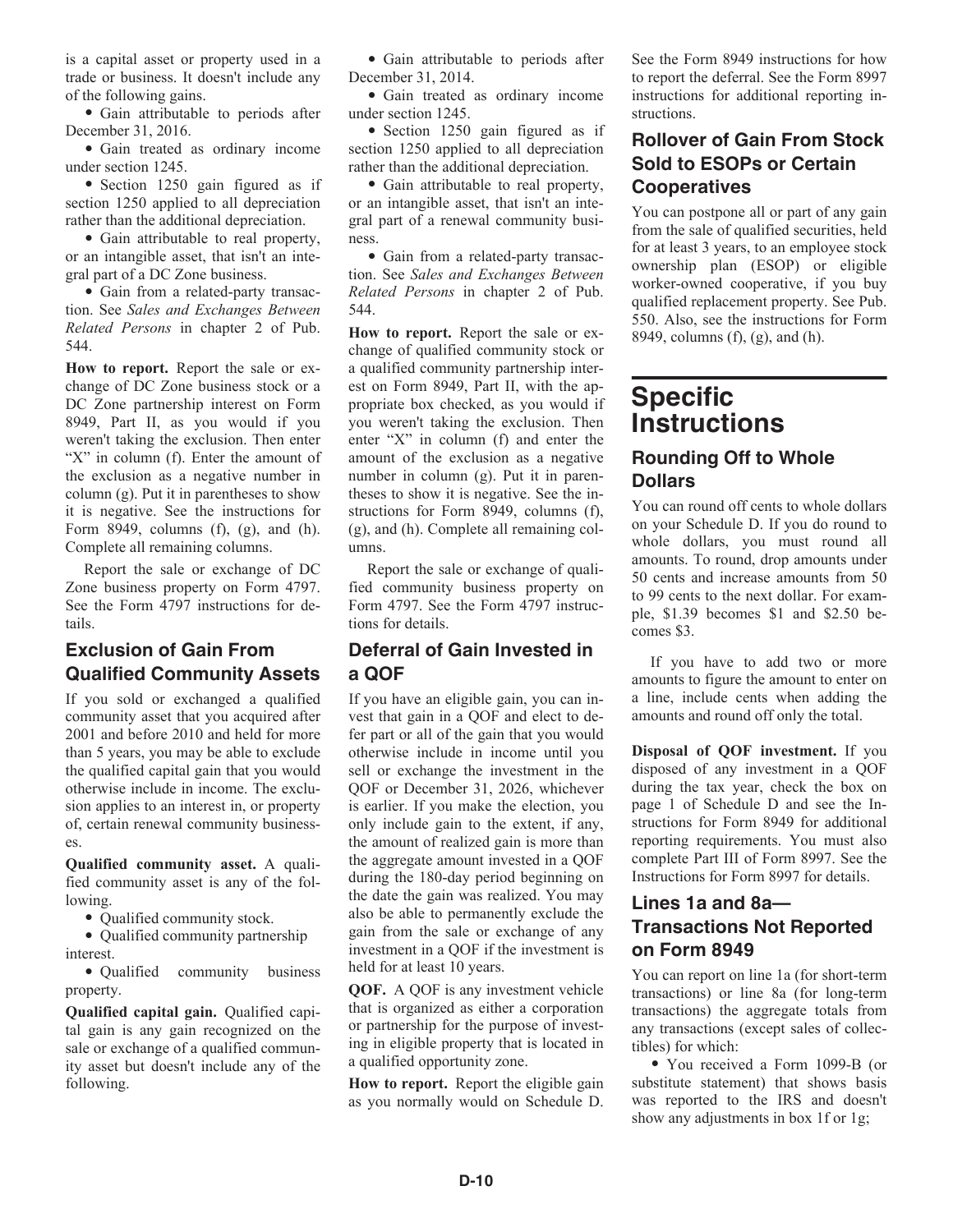#### **Capital Loss Carryover Worksheet—Lines 6 and 14** *Keep for Your Records*

Use this worksheet to figure your capital loss carryovers from 2020 to 2021 if your 2020 Schedule D, line 21, is a loss and **(a)** that loss is a smaller loss than the loss on your 2020 Schedule D, line 16, **or (b)** if the amount on your 2020 Form 1040 or 1040-SR, line 15 (or your 2020 Form 1040-NR, line 15, if applicable) would be less than zero if you could enter a negative amount on that line. Otherwise, you don't have any carryovers.

If you and your spouse once filed a joint return and are filing separate returns for 2021, any capital loss carryover from the joint return can be deducted only on the return of the spouse who actually had the loss.

If you excluded canceled debt from income in 2021, see Pub. 4681.

| 1. Enter the amount from your 2020 Form 1040 or 1040-SR, line 15, or your 2020 Form 1040-NR, line 15. If<br>the amount would have been a loss if you could enter a negative number on that line, enclose the amount in                                                                                                                               |                                                         |
|------------------------------------------------------------------------------------------------------------------------------------------------------------------------------------------------------------------------------------------------------------------------------------------------------------------------------------------------------|---------------------------------------------------------|
|                                                                                                                                                                                                                                                                                                                                                      |                                                         |
|                                                                                                                                                                                                                                                                                                                                                      | 3.<br><u> 1989 - Jan Barbara Barat, prima politik (</u> |
| $\overline{4}$ .                                                                                                                                                                                                                                                                                                                                     |                                                         |
| If line 7 of your 2020 Schedule D is a loss, go to line 5; otherwise, enter -0- on line 5 and go to line 9.                                                                                                                                                                                                                                          |                                                         |
| 5. Enter the loss from your 2020 Schedule D, line 7, as a positive amount $\ldots \ldots \ldots \ldots \ldots \ldots$                                                                                                                                                                                                                                | 5 <sub>1</sub>                                          |
| <b>6.</b> Enter any gain from your 2020 Schedule D, line 15. If a loss,<br>$enter -0$<br>6.                                                                                                                                                                                                                                                          |                                                         |
|                                                                                                                                                                                                                                                                                                                                                      |                                                         |
| 8. Short-term capital loss carryover for 2021. Subtract line 7 from line 5. If zero or less, enter -0-. If more<br>than zero, also enter this amount on Schedule D, line $6 \ldots \ldots \ldots \ldots \ldots \ldots \ldots \ldots \ldots \ldots$                                                                                                   | 8.                                                      |
| If line 15 of your 2020 Schedule D is a loss, go to line 9; otherwise, skip lines 9 through 13.                                                                                                                                                                                                                                                      |                                                         |
|                                                                                                                                                                                                                                                                                                                                                      | 9.                                                      |
| 10. Enter any gain from your 2020 Schedule D, line 7. If a loss,<br><b>10.</b> The same state of $\mathbf{10}$ state of $\mathbf{10}$ state of $\mathbf{10}$ state of $\mathbf{10}$ state of $\mathbf{10}$ state of $\mathbf{10}$ state of $\mathbf{10}$ state of $\mathbf{10}$ state of $\mathbf{10}$ state of $\mathbf{10}$ state of $\mathbf{10}$ |                                                         |
| 11. Subtract line 5 from line 4. If zero or less, enter $-0$ -<br>11. <u>______________________________</u>                                                                                                                                                                                                                                          |                                                         |
|                                                                                                                                                                                                                                                                                                                                                      | 12.                                                     |
| 13. Long-term capital loss carryover for 2021. Subtract line 12 from line 9. If zero or less, enter -0-. If more                                                                                                                                                                                                                                     |                                                         |
| <b>13.</b>                                                                                                                                                                                                                                                                                                                                           |                                                         |

• The Ordinary box in box 2 isn't checked;

• The QOF box in box 3 isn't checked;

• You aren't electing to defer income due to an investment in a QOF and aren't terminating deferral from an investment in a QOF; and

• You don't need to make any adjustments to the basis or type of gain or loss reported on Form 1099-B (or substitute statement), or to your gain or loss. See *How To Complete Form 8949, Columns (f) and (g)* in the Form 8949 instructions for details about possible adjustments to your gain or loss.

If you choose to report these transactions on lines 1a and 8a, don't report them on Form 8949. You don't need to attach a statement to explain the entries on lines 1a and 8a and, if you *e-file* your return, you don't need to file Form 8453.

Figure gain or loss on each line. Subtract the cost or other basis in column (e)

from the proceeds (sales price) in column (d). Enter the gain or loss in column (h). Enter negative amounts in parentheses.

*Example 1—basis reported to the*  IRS. You received a Form 1099-B reporting the sale of stock you held for 3 years. It shows proceeds (in box 1d) of \$6,000 and cost or other basis (in box 1e) of \$2,000. Box 3 is checked, meaning that basis was reported to the IRS. You don't need to make any adjustments to the amounts reported on Form 1099-B or enter any codes. This was your only 2021 transaction. Instead of reporting this transaction on Form 8949, you can enter \$6,000 on Schedule D, line 8a, column (d); \$2,000 in column (e); and \$4,000 (\$6,000 − \$2,000) in column (h).

If you had a second transaction that was the same except that the proceeds were \$5,000 and the basis was \$3,000, combine the two transactions. Enter

 $$11,000$   $$6,000 + $5,000$  on Schedule D, line 8a, column (d); \$5,000  $($2,000 + $3,000)$  in column (e); and \$6,000 (\$11,000 − \$5,000) in column (h).

*Example 2—basis not reported to the IRS.* You received a Form 1099-B showing proceeds (in box 1d) of \$6,000 and cost or other basis (in box 1e) of \$2,000. Box 3 isn't checked, meaning that basis wasn't reported to the IRS. Don't report this transaction on line 1a or line 8a. Instead, report the transaction on Form 8949. Complete all necessary pages of Form 8949 before completing line 1b, 2, 3, 8b, 9, or 10 of Schedule D.

*Example 3—adjustment.* You received a Form 1099-B showing proceeds (in box 1d) of \$6,000 and cost or other basis (in box 1e) of \$2,000. Box 3 is checked, meaning that basis was reported to the IRS. However, the basis shown in box 1e is incorrect. Don't re-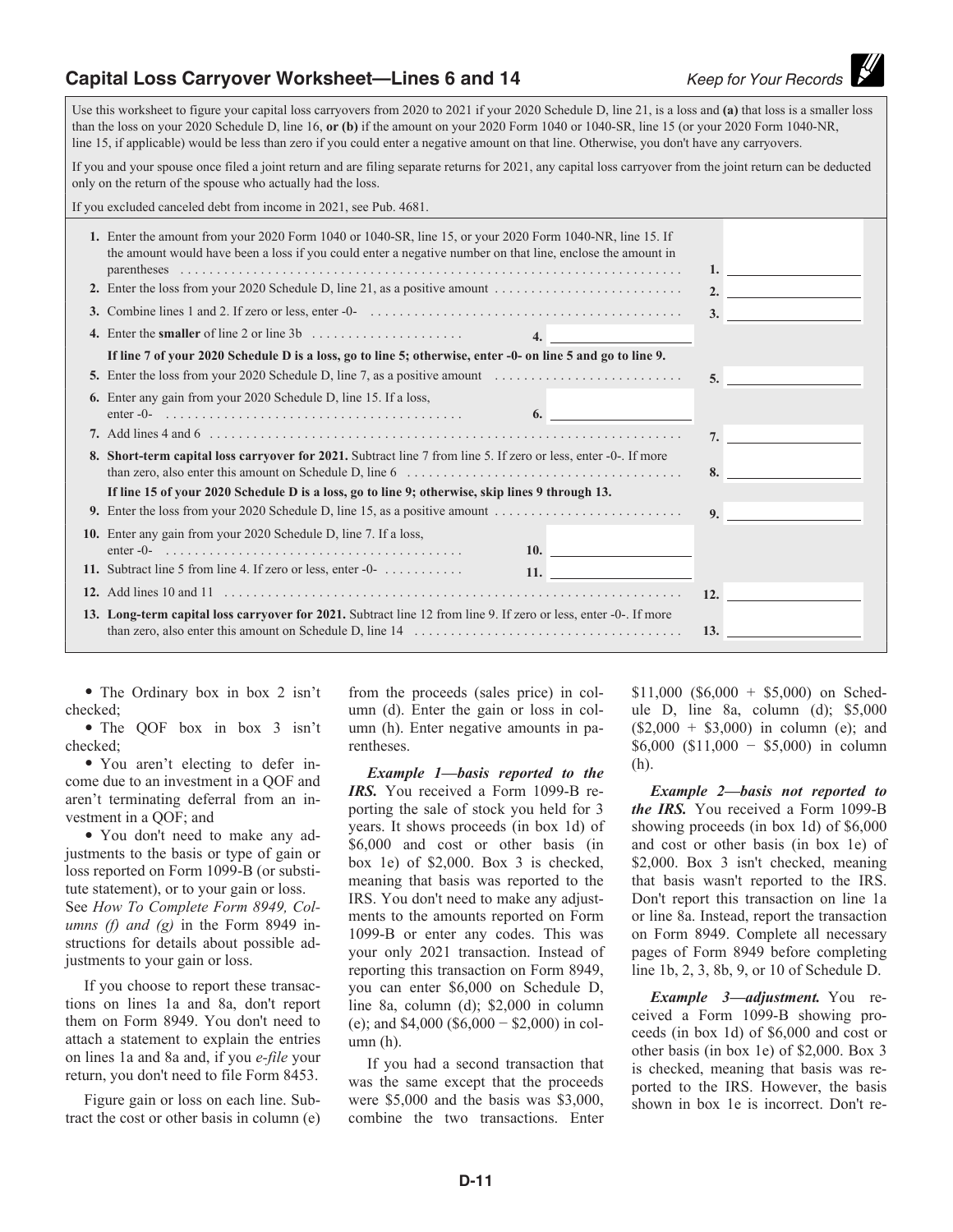port this transaction on line 1a or line 8a. Instead, report the transaction on Form 8949. See the instructions for Form 8949, columns (f), (g), and (h). Complete all necessary pages of Form 8949 before completing line 1b, 2, 3, 8b, 9, or 10 of Schedule D.

#### **Lines 1b, 2, 3, 8b, 9, and 10, Column (h)—Transactions Reported on Form 8949**

Figure gain or loss on each line. First, subtract the cost or other basis in column (e) from the proceeds (sales price) in column (d). Then combine the result with any adjustments in column (g). Enter the gain or loss in column (h). Enter negative amounts in parentheses.

*Example 1—gain.* Column (d) is \$6,000 and column (e) is \$2,000. Enter \$4,000 in column (h).

*Example 2—loss.* Column (d) is \$6,000 and column (e) is \$8,000. Enter (\$2,000) in column (h).

*Example 3—adjustment.* Column (d) is \$6,000, column (e) is \$2,000, and column (g) is (\$1,000). Enter \$3,000  $($6,000 - $2,000 - $1,000)$  in column (h).

#### **Line 13**

See *Capital Gain Distributions*, earlier.

#### **Line 18**

If you checked "Yes" on line 17, complete the 28% Rate Gain Worksheet in these instructions if either of the following applies for 2021.

• You reported in Part II of Form 8949 a section 1202 exclusion from the eligible gain on QSB stock (see *Exclusion of Gain on Qualified Small Business (QSB) Stock*, earlier).

• You reported in Part II of Form 8949 a collectibles gain or (loss). A collectibles gain or (loss) is any long-term gain or deductible long-term loss from the sale or exchange of a collectible that is a capital asset.

Collectibles include works of art, rugs, antiques, metals (such as gold, silver, and platinum bullion), gems, stamps, coins, alcoholic beverages, and certain other tangible property.

Include on the worksheet any gain (but not loss) from the sale or exchange of an interest in a partnership, S corporation, or trust held for more than 1 year and attributable to unrealized appreciation of collectibles. For details, see Regulations section 1.1(h)-1. Also, attach the statement required under Regulations section  $1.1(h)-1(e)$ .

#### **Line 19**

If you checked "Yes" on line 17, complete the Unrecaptured Section 1250 Gain Worksheet in these instructions if any of the following apply for 2021.

• You sold or otherwise disposed of section 1250 property (generally, real property that you depreciated) held more than 1 year.

• You received installment payments for section 1250 property held more than 1 year for which you are reporting gain on the installment method.

• You received a Schedule K-1 from an estate or trust, partnership, or S corporation that shows "unrecaptured section 1250 gain."

• You received a Form 1099-DIV or Form 2439 from a real estate investment trust or regulated investment company (including a mutual fund) that reports "unrecaptured section 1250 gain."

• You reported a long-term capital gain from the sale or exchange of an interest in a partnership that owned section 1250 property.

#### **Instructions for the Unrecaptured Section 1250 Gain Worksheet**

**Lines 1 through 3.** If you had more than one property described on line 1, complete lines 1 through 3 for each property on a separate worksheet. Enter the total of the line 3 amounts for all properties on line 3 and go to line 4.

**Line 4.** To figure the amount to enter on line 4, follow the steps below for

## **28% Rate Gain Worksheet—Line 18** *Keep for Your Records*

| 2. | Enter as a positive number the total of:<br>• Any section 1202 exclusion you reported in column (g) of Form 8949, Part II, with<br>code "Q" in column (f), that is 50% of the gain;<br>• $\frac{2}{3}$ of any section 1202 exclusion you reported in column (g) of Form 8949, Part II,<br>with code " $Q$ " in column (f), that is 60% of the gain; and<br>$\bullet$ 1/3 of any section 1202 exclusion you reported in column (g) of Form 8949, Part II,<br>with code "Q" in column (f), that is $75%$ of the gain.<br>Don't make an entry for any section 1202 exclusion that is 100% of the gain. |    |  |
|----|-----------------------------------------------------------------------------------------------------------------------------------------------------------------------------------------------------------------------------------------------------------------------------------------------------------------------------------------------------------------------------------------------------------------------------------------------------------------------------------------------------------------------------------------------------------------------------------------------------|----|--|
| 3. | Enter the total of all collectibles gain or (loss) from Form 4684, line 4 (but only if Form 4684, line 15, is more than zero); Form                                                                                                                                                                                                                                                                                                                                                                                                                                                                 |    |  |
|    | 4. Enter the total of any collectibles gain reported to you on:<br>• Form 1099-DIV, box 2d;<br>• Form 2439, box 1d; and<br>• Schedule K-1 from a partnership, S corporation, estate, or trust.                                                                                                                                                                                                                                                                                                                                                                                                      |    |  |
|    | 5. Enter your long-term capital loss carryovers from Schedule D, line 14, and Schedule K-1 (Form 1041),<br>box 11, code $D$                                                                                                                                                                                                                                                                                                                                                                                                                                                                         | 5. |  |
| 6. |                                                                                                                                                                                                                                                                                                                                                                                                                                                                                                                                                                                                     |    |  |
|    | 7. Combine lines 1 through 6. If zero or less, enter -0-. If more than zero, also enter this amount on<br>Schedule D, line 18                                                                                                                                                                                                                                                                                                                                                                                                                                                                       |    |  |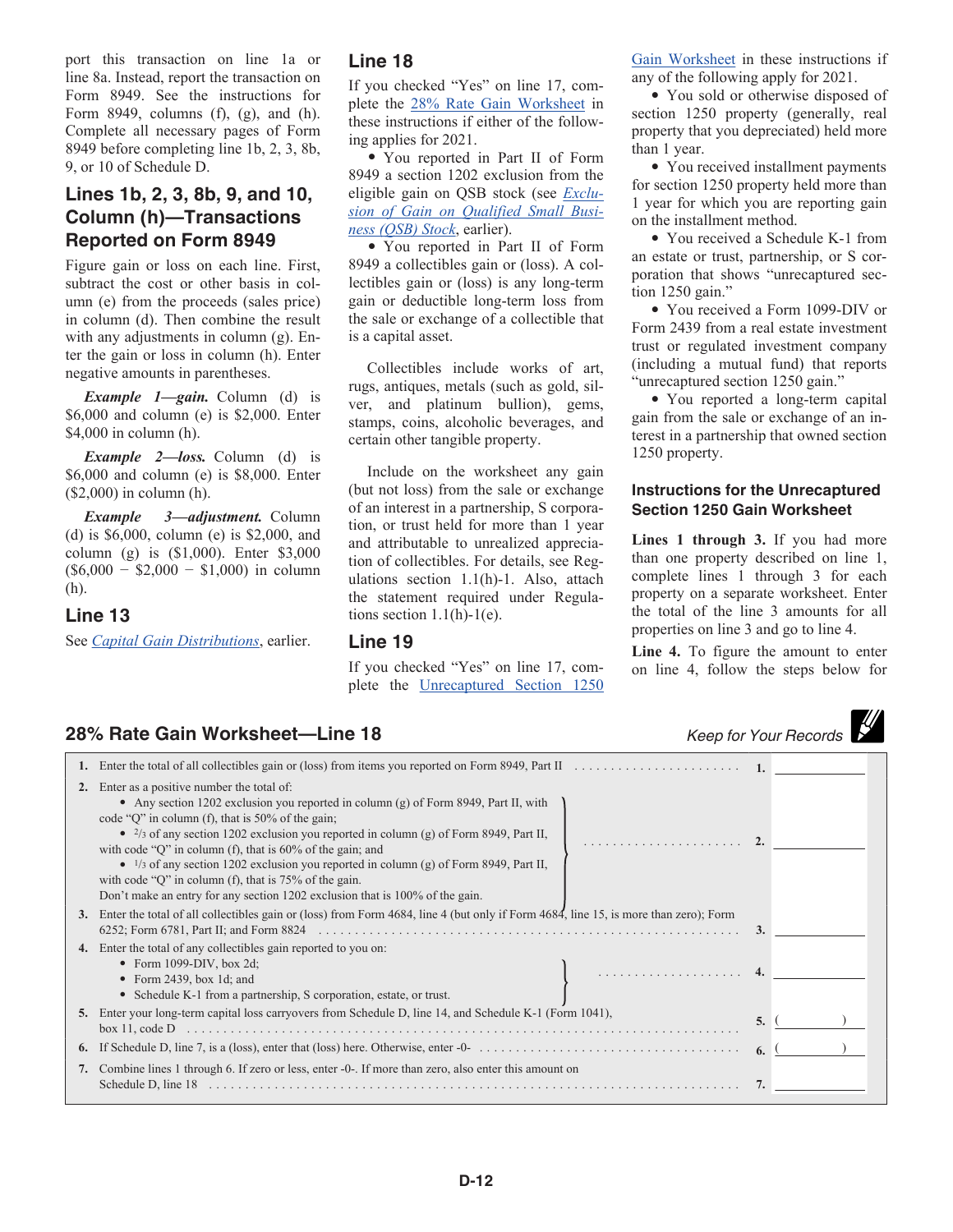each installment sale of trade or business property held more than 1 year.

*Step 1.* Figure the smaller of (a) the depreciation allowed or allowable, or (b) the total gain for the sale. This is the smaller of line 22 or line 24 of your 2021 Form 4797 (or the comparable lines of Form 4797 for the year of sale) for the property.

*Step 2.* Reduce the amount figured in *Step 1* by any section 1250 ordinary income recapture for the sale. This is the amount from line 26g of your 2021 Form 4797 (or the comparable line of Form 4797 for the year of sale) for the property. The result is your total unrecaptured section 1250 gain that must be allocated to the installment payments received from the sale.

*Step 3.* Generally, the entire amount of gain from the sale of trade or business property included in each installment payment is treated as unrecaptured section 1250 gain until the total unrecaptured section 1250 gain figured in *Step 2*  has been used in full. Figure the amount of gain treated as unrecaptured section 1250 gain for installment payments received in 2021 as the smaller of (a) the amount from line 26 or line 37 of your 2021 Form 6252, whichever applies, or (b) the amount of unrecaptured section 1250 gain remaining to be reported. This amount is generally the total unrecaptured section 1250 gain for the sale reduced by all gain reported in prior years (excluding section 1250 ordinary income recapture). However, if you chose not to treat all of the gain from payments received after May 6, 1997, and before August 24, 1999, as unrecaptured section 1250 gain, use only the amount you chose to treat as unrecaptured section 1250 gain for those payments to reduce the total unrecaptured section 1250 gain remaining to be reported for the sale. Include this amount on line 4.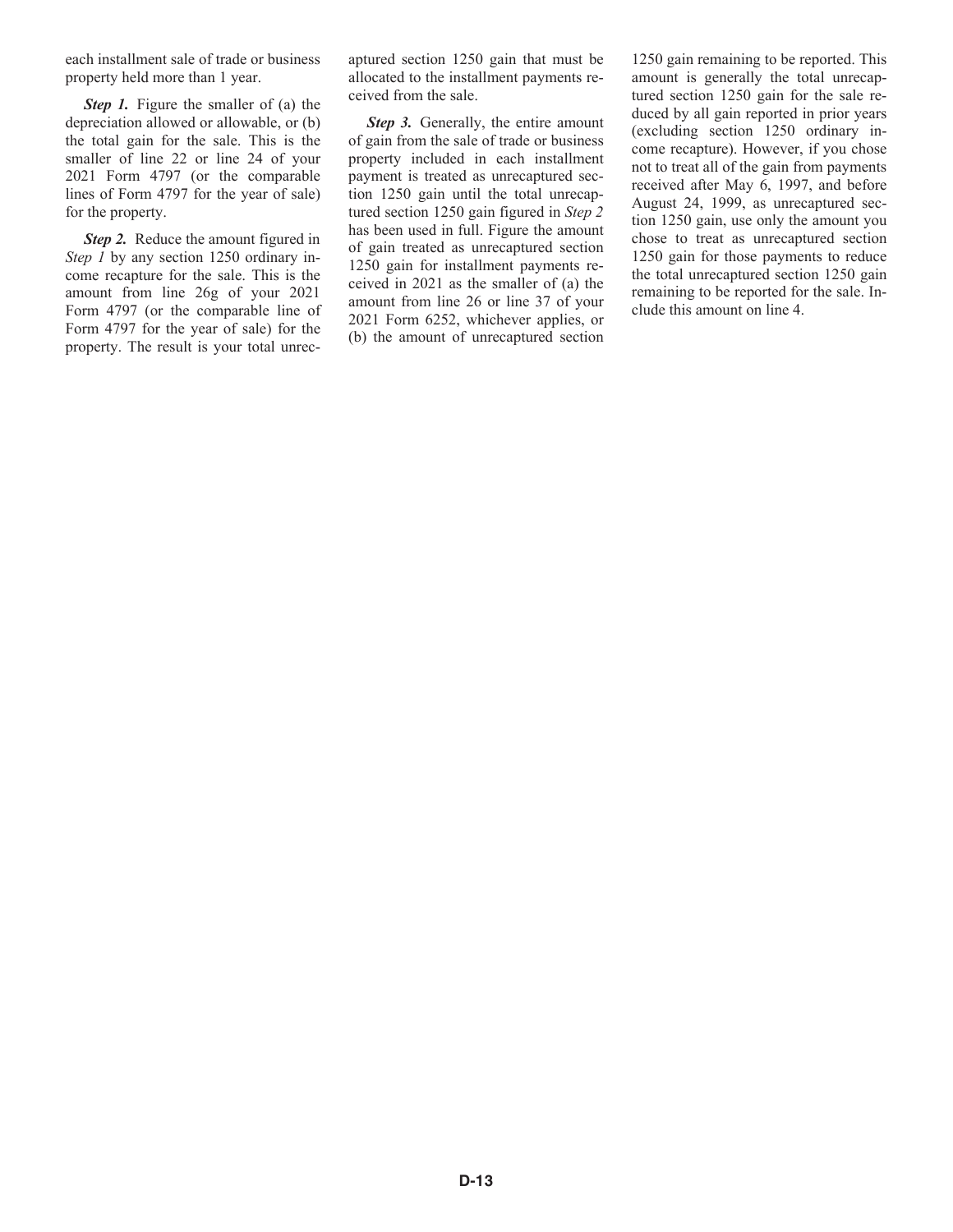**If you aren't reporting a gain on Form 4797, line 7, skip lines 1 through 9 and go to line 10.**

| 1. If you have a section 1250 property in Part III of Form 4797 for which you made an entry in Part I of Form 4797 (but<br>not on Form 6252), enter the <b>smaller</b> of line 22 or line 24 of Form 4797 for that property. If you didn't have any such<br>2. Enter the amount from Form 4797, line 26g, for the property for which you made an entry on line $1, \ldots, \ldots, \ldots$                                                                                             | 1.<br>2.         |  |
|----------------------------------------------------------------------------------------------------------------------------------------------------------------------------------------------------------------------------------------------------------------------------------------------------------------------------------------------------------------------------------------------------------------------------------------------------------------------------------------|------------------|--|
|                                                                                                                                                                                                                                                                                                                                                                                                                                                                                        | $\mathbf{3}$ .   |  |
| 4. Enter the total unrecaptured section 1250 gain included on line 26 or line 37 of Form(s) 6252 from installment sales                                                                                                                                                                                                                                                                                                                                                                | $\overline{4}$ . |  |
| 5. Enter the total of any amounts reported to you on a Schedule K-1 from a partnership or an S corporation as                                                                                                                                                                                                                                                                                                                                                                          | 5.               |  |
|                                                                                                                                                                                                                                                                                                                                                                                                                                                                                        | 6.               |  |
|                                                                                                                                                                                                                                                                                                                                                                                                                                                                                        |                  |  |
|                                                                                                                                                                                                                                                                                                                                                                                                                                                                                        |                  |  |
|                                                                                                                                                                                                                                                                                                                                                                                                                                                                                        | 9 <sub>1</sub>   |  |
| 10. Enter the amount of any gain from the sale or exchange of an interest in a partnership attributable to unrecaptured                                                                                                                                                                                                                                                                                                                                                                | 10.              |  |
| 11. Enter the total of any amounts reported to you as "unrecaptured section 1250 gain" on a Schedule K-1, Form<br>1099-DIV, or Form 2439 from an estate, trust, real estate investment trust, or mutual fund (or other regulated<br>investment company) or in connection with a Form 1099-R $\dots$                                                                                                                                                                                    | 11.              |  |
| 12. Enter the total of any unrecaptured section 1250 gain from sales (including installment sales) or other dispositions of<br>section 1250 property held more than 1 year for which you didn't make an entry in Part I of Form 4797 for the year of<br>sale. See instructions entertainment and the contract of the contract of the sale. See instructions entertainment and the contract of the contract of the contract of the contract of the contract of the contract of the cont | 12.              |  |
|                                                                                                                                                                                                                                                                                                                                                                                                                                                                                        |                  |  |
| 14. If you had any section 1202 gain or collectibles gain or (loss), enter the total of lines 1<br>through 4 of the 28% Rate Gain Worksheet. Otherwise, enter -0- $\ldots \ldots \ldots \ldots$ 14.                                                                                                                                                                                                                                                                                    |                  |  |
| 15. Enter the (loss), if any, from Schedule D, line 7. If Schedule D, line 7, is zero or a gain,<br>. 15. (<br>enter $-0$ -                                                                                                                                                                                                                                                                                                                                                            |                  |  |
| 16. Enter your long-term capital loss carryovers from Schedule D, line 14, and Schedule K-1                                                                                                                                                                                                                                                                                                                                                                                            |                  |  |
| 17. Combine lines 14 through 16. If the result is a (loss), enter it as a positive amount. If the result is zero or a gain,<br>enter $-0$ -                                                                                                                                                                                                                                                                                                                                            | 17.              |  |
| 18. Unrecaptured section 1250 gain. Subtract line 17 from line 13. If zero or less, enter -0-. If more than zero, enter the                                                                                                                                                                                                                                                                                                                                                            |                  |  |
| * If you are filing Form 2555 (relating to foreign earned income), see the footnote in the Foreign Earned Income Tax<br>Worksheet in the Instructions for Forms 1040 and 1040-SR before completing this line.                                                                                                                                                                                                                                                                          |                  |  |

**Line 10.** Include on line 10 your share of the partnership's unrecaptured section 1250 gain that would result if the partnership had transferred all of its section 1250 property in a fully taxable transaction immediately before you sold or exchanged your interest in that partnership. If you recognized less than all of the realized gain, the partnership will be treated as having transferred only a proportionate amount of each section 1250 property. For details, see Regulations section 1.1(h)-1. Also, attach the statement required under Regulations section  $1.1(h)-1(e)$ .

**Line 12.** An example of an amount to include on line 12 is unrecaptured section 1250 gain from the sale of a vacation home you previously used as a rental property but converted to personal use prior to the sale. To figure the amount to enter on line 12, follow the applicable instructions below.

*Installment sales.* To figure the amount to include on line 12, follow the steps below for each installment sale of property held more than 1 year for which you didn't make an entry in Part I of your Form 4797 for the year of sale.

• Step 1. Figure the smaller of (a) the depreciation allowed or allowable, or (b) the total gain for the sale. This is the smaller of line 22 or line 24 of your 2021 Form 4797 (or the comparable lines of Form 4797 for the year of sale) for the property.

• Step 2. Reduce the amount figured in Step 1 by any section 1250 ordinary income recapture for the sale. This is the amount from line 26g of your 2021 Form 4797 (or the comparable line of Form 4797 for the year of sale) for the property. The result is your total unrecaptured section 1250 gain that must be allocated to the installment payments received from the sale.

• Step 3. Generally, the amount of capital gain on each installment payment

is treated as unrecaptured section 1250 gain until the total unrecaptured section 1250 gain figured in Step 2 has been used in full. Figure the amount of gain treated as unrecaptured section 1250 gain for installment payments received in 2021 as the smaller of (a) the amount from line 26 or line 37 of your 2021 Form 6252, whichever applies, or (b) the amount of unrecaptured section 1250 gain remaining to be reported. This amount is generally the total unrecaptured section 1250 gain for the sale reduced by all gain reported in prior years (excluding section 1250 ordinary income recapture). However, if you chose not to treat all of the gain from payments received after May 6, 1997, and before August 24, 1999, as unrecaptured section 1250 gain, use only the amount you chose to treat as unrecaptured section 1250 gain for those payments to reduce the total unrecaptured section 1250 gain remaining to be reported for the sale. Include this amount on line 12.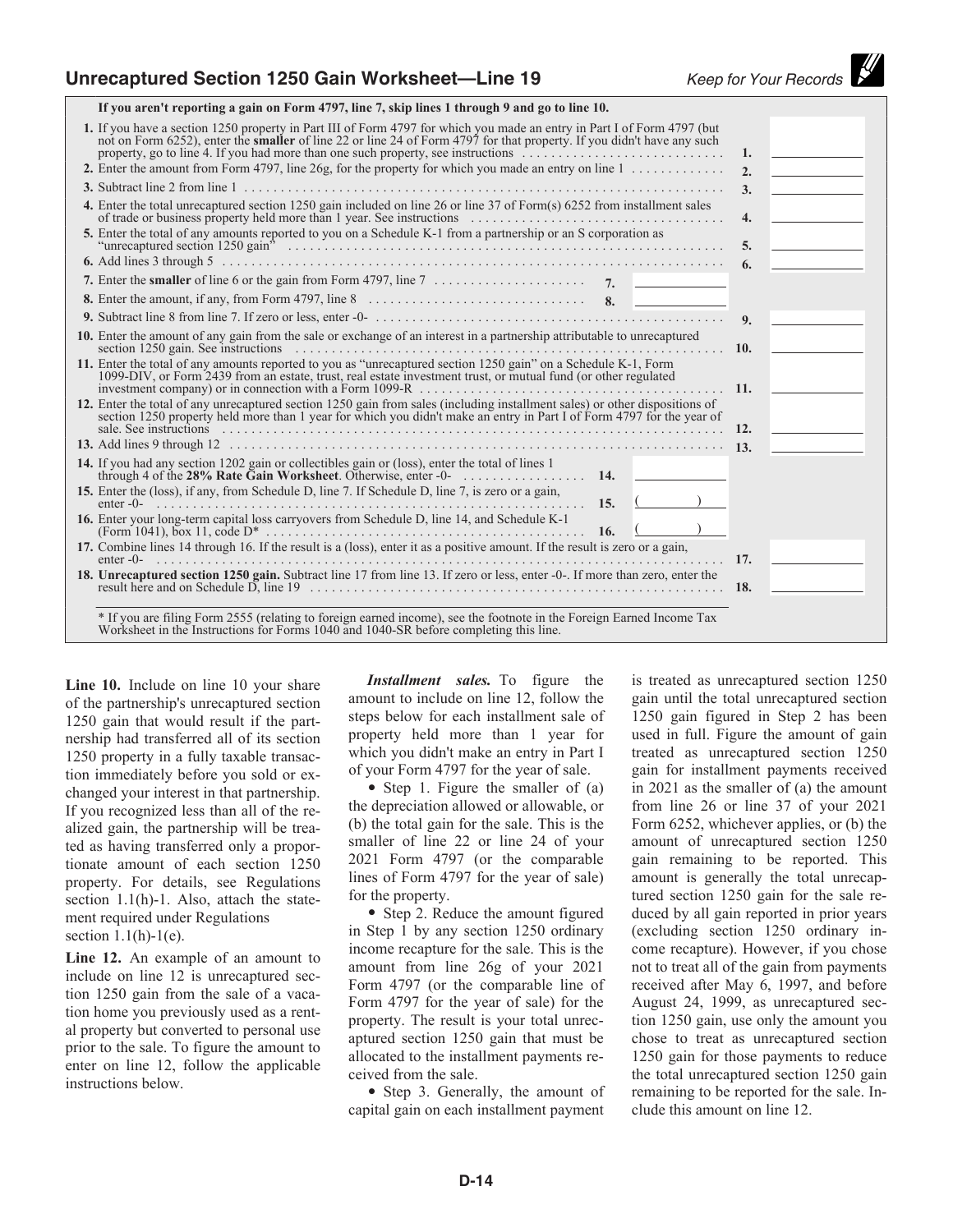*Other sales or dispositions of section 1250 property.* For each sale of property held more than 1 year (for which you didn't make an entry in Part I of Form 4797), figure the smaller of (a) the depreciation allowed or allowable, or (b) the total gain for the sale. This is the smaller of line 22 or line 24 of Form 4797 for the property. Next, reduce that amount by any section 1250 ordinary income recapture for the sale. This is the amount from line 26g of Form 4797 for the property. The result is the total un-

recaptured section 1250 gain for the sale. Include this amount on line 12.

#### **Line 21**

You have a capital loss carryover from 2021 to 2022 if you have a loss on line 16 and either:

• That loss is more than the loss on line 2; or

• The amount on Form 1040 or 1040-SR, line 15 (or Form 1040-NR, line 15, if applicable) would be less than zero if you could enter a negative amount on that line.

To figure any capital loss carryover to 2022, you will use the Capital Loss Carryover Worksheet in the 2022 Instructions for Schedule D. If you want to figure your carryover to 2022 now, see Pub. 550.

*You will need a copy of your 2021 Form 1040 or 1040-SR and Schedule D to figure your capital loss carryover to 2022.* **TIP**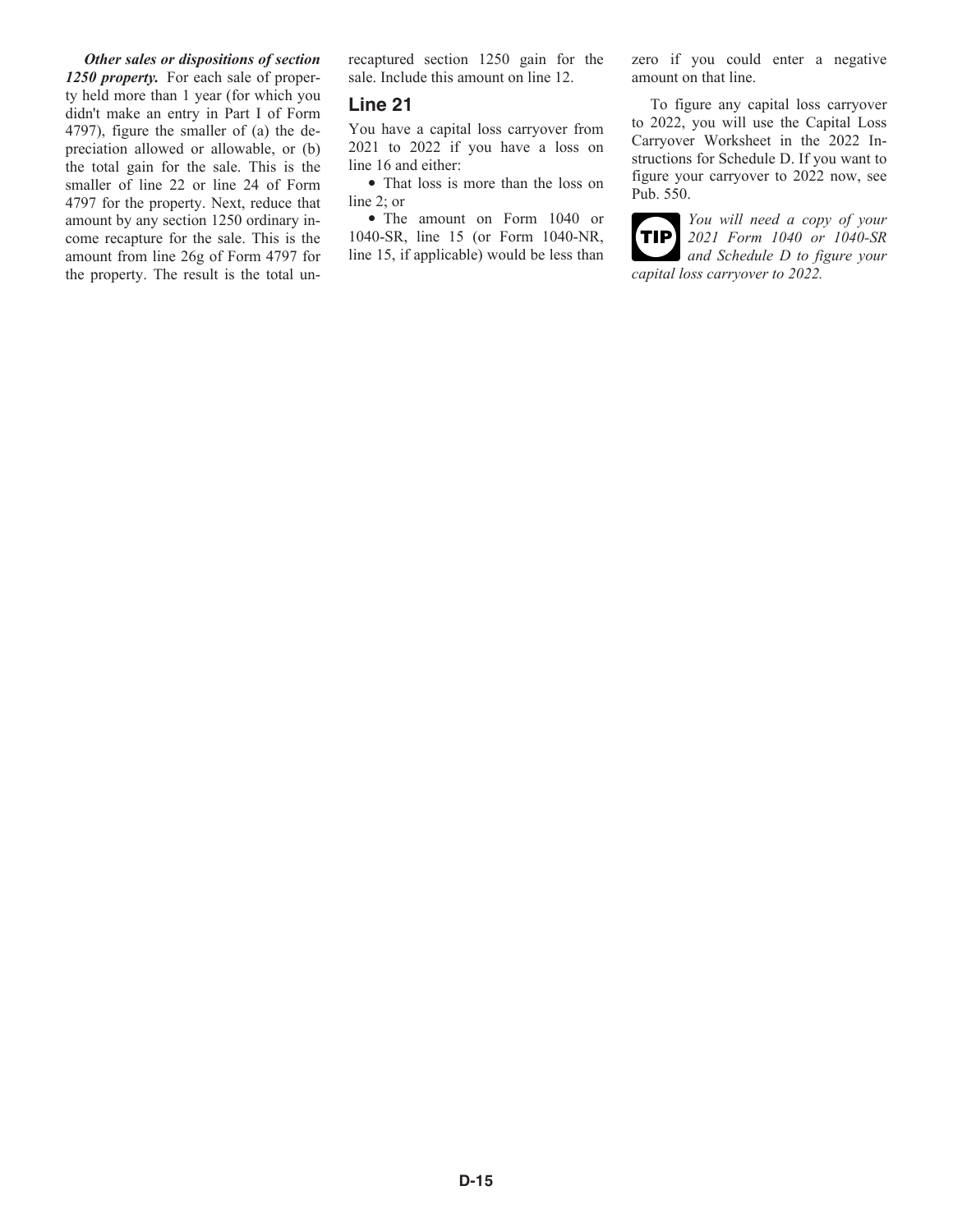# **Schedule D Tax Worksheet** *Keep for Your Records*

|               | Complete this worksheet only if line 18 or line 19 of Schedule D is more than zero and lines 15 and 16 of Schedule D are gains or<br>if you file Form 4952 and you have an amount on line 4g, even if you don't need to file Schedule D. Otherwise, complete the<br>Qualified Dividends and Capital Gain Tax Worksheet in the instructions for Forms 1040 and 1040-SR, line 16 (or in the<br>instructions for Form 1040-NR, line 16) to figure your tax. Before completing this worksheet, complete Form 1040, 1040-SR, or<br>1040-NR through line 15. |
|---------------|--------------------------------------------------------------------------------------------------------------------------------------------------------------------------------------------------------------------------------------------------------------------------------------------------------------------------------------------------------------------------------------------------------------------------------------------------------------------------------------------------------------------------------------------------------|
|               | <b>Exception: Don't</b> use the Qualified Dividends and Capital Gain Tax Worksheet or this worksheet to figure your tax if:<br>• Line 15 or line 16 of Schedule D is zero or less and you have no qualified dividends on Form 1040, 1040-SR, or 1040-NR, line 3a;                                                                                                                                                                                                                                                                                      |
| <sub>or</sub> |                                                                                                                                                                                                                                                                                                                                                                                                                                                                                                                                                        |
|               | • Form 1040, 1040-SR, or 1040-NR, line 15, is zero or less.<br>Instead, see the instructions for Forms 1040 and 1040-SR, line 16 (or Form 1040-NR, line 16).                                                                                                                                                                                                                                                                                                                                                                                           |
| 1.            | Enter your taxable income from Form 1040, 1040-SR, or 1040-NR, line 15. (However, if you are filing Form<br>2555 (relating to foreign earned income), enter instead the amount from line 3 of the Foreign Earned Income                                                                                                                                                                                                                                                                                                                                |
| 2.            | Enter your qualified dividends from Form 1040,                                                                                                                                                                                                                                                                                                                                                                                                                                                                                                         |
| 3.            | Enter the amount from Form 4952<br>(used to figure investment interest)<br>expense deduction), line $4g$ 3.                                                                                                                                                                                                                                                                                                                                                                                                                                            |
| 4.            |                                                                                                                                                                                                                                                                                                                                                                                                                                                                                                                                                        |
| 5.            | Subtract line 4 from line 3. If zero or less,                                                                                                                                                                                                                                                                                                                                                                                                                                                                                                          |
| 6.            |                                                                                                                                                                                                                                                                                                                                                                                                                                                                                                                                                        |
| 7.            | Enter the smaller of line 15 or line 16                                                                                                                                                                                                                                                                                                                                                                                                                                                                                                                |
| 8.            | Enter the smaller of line 3 or line 4 $\ldots$ 8.                                                                                                                                                                                                                                                                                                                                                                                                                                                                                                      |
| 9.            |                                                                                                                                                                                                                                                                                                                                                                                                                                                                                                                                                        |
| 10.           | Add lines 6 and 9 $\ldots$ $\ldots$ $\ldots$ $\ldots$ $\ldots$ $\ldots$ $\ldots$ $\ldots$ $\ldots$ $\ldots$ $\ldots$ $\ldots$ $\ldots$ $\ldots$ $\ldots$ $\ldots$                                                                                                                                                                                                                                                                                                                                                                                      |
| 11.           |                                                                                                                                                                                                                                                                                                                                                                                                                                                                                                                                                        |
| 12.           |                                                                                                                                                                                                                                                                                                                                                                                                                                                                                                                                                        |
| 13.           |                                                                                                                                                                                                                                                                                                                                                                                                                                                                                                                                                        |
| 14.           |                                                                                                                                                                                                                                                                                                                                                                                                                                                                                                                                                        |
| 15.           | Enter:                                                                                                                                                                                                                                                                                                                                                                                                                                                                                                                                                 |
|               | • \$40,400 if single or married filing<br>• \$40,400 if single or married ming<br>separately;<br>• \$80,800 if married filing jointly or<br>• \$80,800 if married filing jointly or<br><br>• <b>15.</b><br>$\cdot$ \$54,100 if head of household.                                                                                                                                                                                                                                                                                                      |
| 16.           |                                                                                                                                                                                                                                                                                                                                                                                                                                                                                                                                                        |
| 17.           |                                                                                                                                                                                                                                                                                                                                                                                                                                                                                                                                                        |
| 18.           | Subtract line 10 from line 1. If zero or less,                                                                                                                                                                                                                                                                                                                                                                                                                                                                                                         |
| 19.           | Enter the <b>smaller</b> of line 1 or:<br>• $$164,925$ if single or married filing $\qquad$<br>separately;<br>• \$329,850 if married filing jointly or $\{ \ldots, 19, \ldots \}$<br>qualifying widow( $er$ ); or<br>• \$164,900 if head of household.                                                                                                                                                                                                                                                                                                 |
| 20.           | Enter the smaller of line 14 or line 19 $\ldots$ 20.                                                                                                                                                                                                                                                                                                                                                                                                                                                                                                   |
| 21.           |                                                                                                                                                                                                                                                                                                                                                                                                                                                                                                                                                        |
| 22.           |                                                                                                                                                                                                                                                                                                                                                                                                                                                                                                                                                        |
|               | If lines 1 and 16 are the same, skip lines 23 through 43 and go to line 44. Otherwise, go to line 23.                                                                                                                                                                                                                                                                                                                                                                                                                                                  |
| 23.           |                                                                                                                                                                                                                                                                                                                                                                                                                                                                                                                                                        |
| 24.           | Enter the amount from line 22. (If line 22 is blank, enter -0-.) $\ldots \ldots$ 24.                                                                                                                                                                                                                                                                                                                                                                                                                                                                   |
| 25.           |                                                                                                                                                                                                                                                                                                                                                                                                                                                                                                                                                        |
| 26.           | Enter:<br>$\cdot$ \$445,850 if single;<br>$\cdot$ \$250,800 if married filing separately;<br>$\cdot$ \$501,600 if married filing jointly or<br>available widow(er): or<br>qualifying widow( $er$ ); or<br>$\cdot$ \$473,750 if head of household.                                                                                                                                                                                                                                                                                                      |
| 27.           |                                                                                                                                                                                                                                                                                                                                                                                                                                                                                                                                                        |
| 28.           |                                                                                                                                                                                                                                                                                                                                                                                                                                                                                                                                                        |
| 29.           |                                                                                                                                                                                                                                                                                                                                                                                                                                                                                                                                                        |
| 30.           | <b>30.</b>                                                                                                                                                                                                                                                                                                                                                                                                                                                                                                                                             |